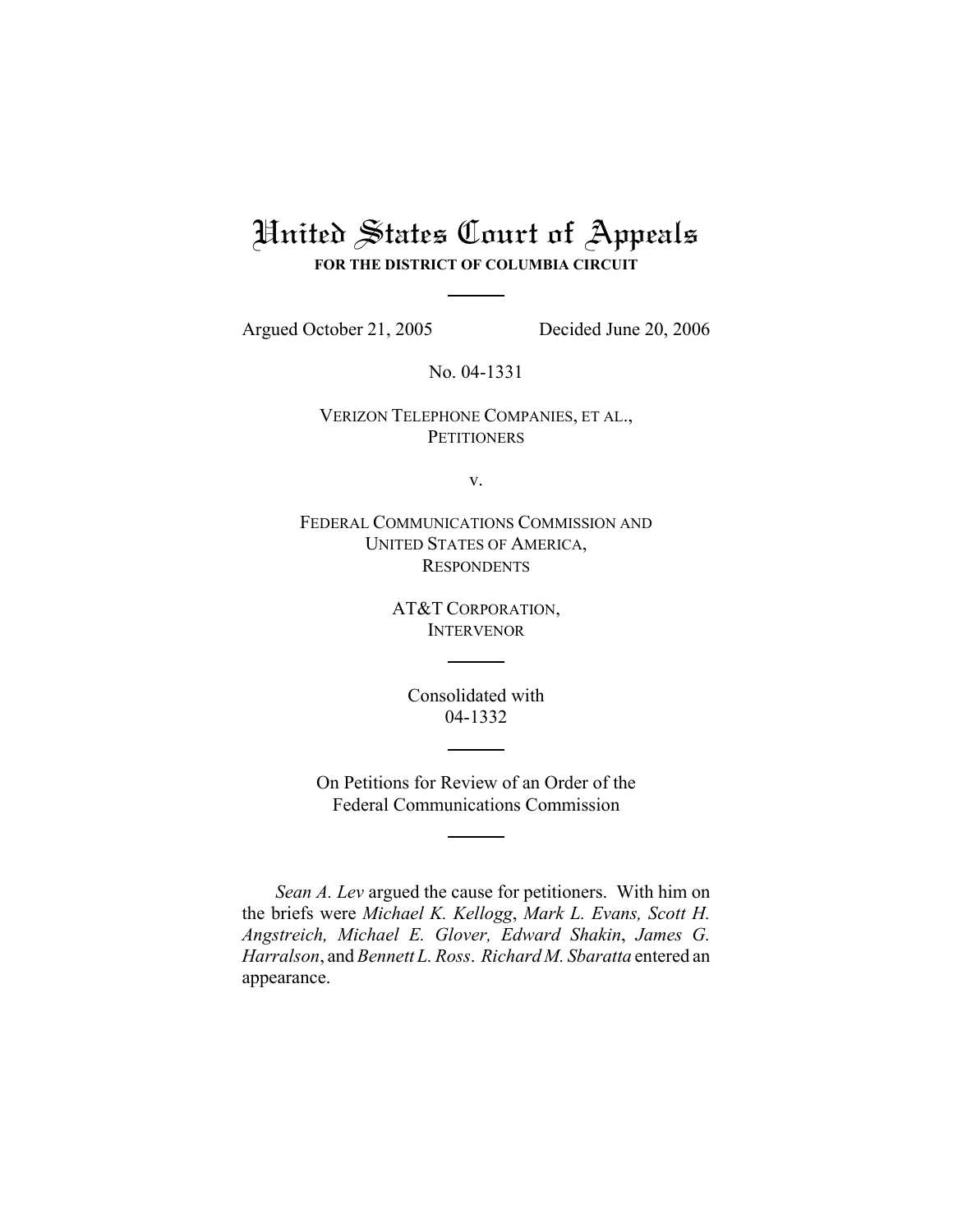*Richard K. Welch*, Counsel, Federal Communications Commission, argued the cause for respondents. With him on the brief were *R. Hewitt Pate, III*, Assistant Attorney General, U.S. Department of Justice, *Robert J. Wiggers* and *Robert B. Nicholson*, Attorneys, and *John E. Ingle*, Deputy Associate General Counsel, and *Laurel R. Bergold*, Counsel. *John A. Rogovin* and *Samuel L. Feder*, Counsel, entered appearances.

*Judy Sello*, *David W. Carpenter*, and *David L. Lawson* were on the brief for intervenor AT&T Corporation. *James P. Young* entered an appearance.

Before: GINSBURG, *Chief Judge*, and ROGERS and GRIFFITH, *Circuit Judges*.

#### Opinion for the Court filed by *Circuit Judge* GRIFFITH.

GRIFFITH, *Circuit Judge*: This matter involves the use of an accounting rule, "add-back," in a complex area of regulation addressing the rates charged by local telephone exchange carriers for access to their networks. Its resolution, however, is relatively straightforward because, at its core, petitioners' challenge cannot overcome the broad delegation of power Congress has given the Federal Communications Commission ("FCC" or "Commission") to suspend petitioners' rates and determine whether they are "just and reasonable." Petitioners contend that the FCC unreasonably required their 1993 and 1994 tariffs to comply with the add-back rule years after those tariffs were filed. But Congress has expressly authorized the FCC to do what petitioners urge it cannot: suspend petitioners' tariffs upon their filing, subject petitioners to an accounting order to track revenue earned under the tariffs, and determine at a later date whether petitioners' tariffs contain "just and reasonable" rates.  $47 \text{ U.S.C.} \$   $204(a)(1)$ . We conclude that the Commission reasonably applied its "quasi-legislative authority," *see Global*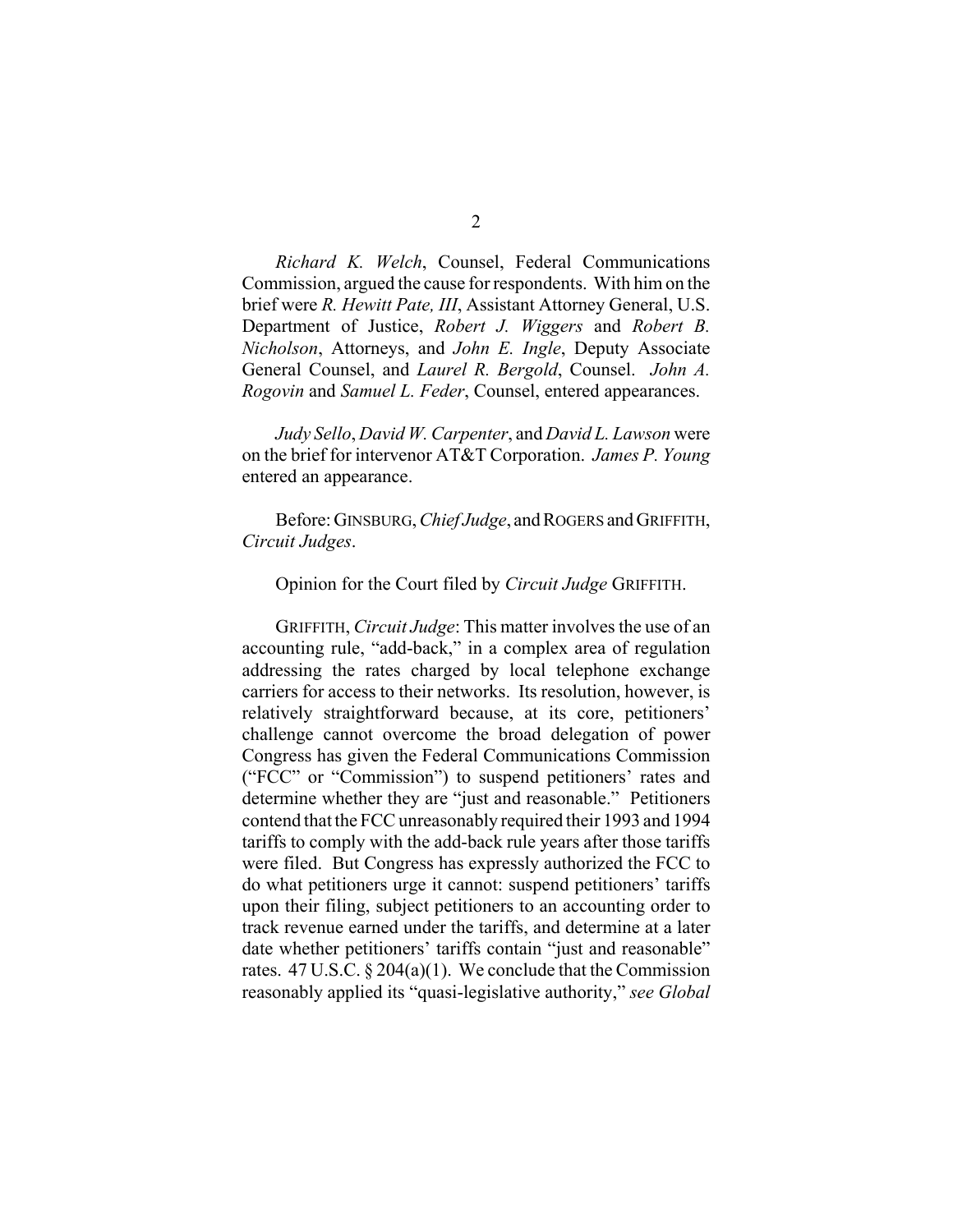*NAPs, Inc. v. FCC*, 247 F.3d 252, 259 (D.C. Cir. 2001), under 47 U.S.C. § 204(a)(1) in rejecting petitioners' suspended tariffs for failing to apply add-back.

#### **I.**

Significant background is needed to understand the issue before us. Prior to September 1990, local telephone companies (local exchange carriers or "LECs") were subject to "rate-ofreturn" regulation in setting prices for interstate carriers to access their local telephone networks. *1993 Annual Access Tariff Filings; 1994 Annual Access Tariff Filings*, 19 F.C.C.R. 14,949, 14,949 ¶ 2 (2004) (the "*Tariff Order*"). As we explained in *National Rural Telecom Ass'n v. FCC*, 988 F.2d 174 (D.C. Cir. 1993),

[r]ate-of-return regulation is based directly on cost. Firms so regulated can charge rates no higher than necessary to obtain sufficient revenue to cover their costs and achieve a fair return on equity. As one virtue of perfect competition is that it drives prices down to cost, rate-of-return regulation seems on its face a promising way to regulate natural monopolies, in principle roughly duplicating the benefits of competition.

*Id.* at 177-78 (quotation marks and internal citations omitted). Under rate-of-return regulation, if an LEC earned more than was permitted by the regulated rate, the company was required to refund those over-earnings to its ratepayers. *Price Cap Regulation of Local Exch. Carriers*, 8 F.C.C.R. 4415, 4415 ¶ 5 (proposed July 6, 1993) ("*Add-Back NPRM*"). The Commission "required LECs to treat refund payments as adjustments to the period in which the overearnings occurred, rather than to the period in which the refund is paid." *Id.* "Thus, LECs 'added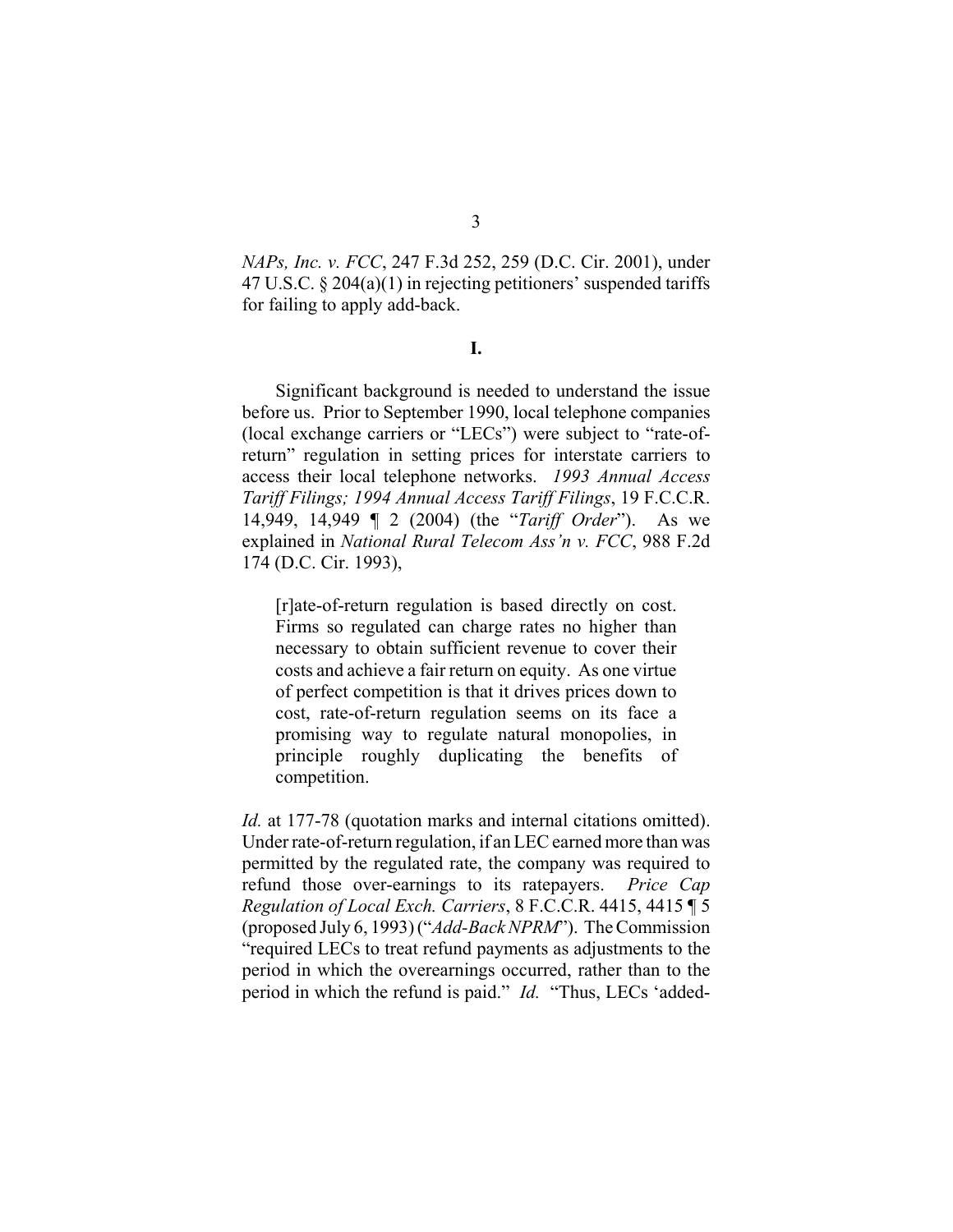back' the amount of any refund for prior excess earnings into the total earnings used to compute the rate of return for the current earnings period." *Tariff Order*, 19 F.C.C.R. at 14,950 ¶ 2. The reason for requiring add-back was simple: for rate-of-return regulation to work, a current earnings period needed to reflect current earnings and not be distorted by refunds paid in the current period for past overcharges. Add-back "provide[d] a clear picture of current earnings for the reporting period" by allowing the Commission to determine "whether an access category being adjusted through a refund is earning above its adjusted maximum rate of return in the monitoring period." *Amendment of Part 65, Interstate Rate of Return Prescription*, 1 F.C.C.R. 952, 956 ¶ 43 (1986).

"In September 1990, the Commission replaced rate-ofreturn regulation for the largest LECs with . . . price cap regulation." *Tariff Order*, 19 F.C.C.R. at 14,950 ¶ 3. Under the price cap regime, "the regulator sets a maximum price, and the firm selects rates at or below the cap. Because cost savings do not trigger reductions in the cap, the firm has a powerful profit incentive to reduce costs." *Nat'l Rural Telecom*, 988 F.2d at 178. "Price cap regulation is intended to provide better incentives to the carriers than rate of return regulation, because the carriers have an opportunity to earn greater profits if they succeed in reducing costs and becoming more efficient." *Bell Atl. Tel. Cos. v. FCC*, 79 F.3d 1195, 1198 (D.C. Cir. 1996). The Commission had to address three basic questions in setting up price cap regulation: (1) what initial price caps should be; (2) how to address inflation in future years; and (3) how to account for the LECs' future efficiency and innovation. The Commission answered the first question by "cho[osing] existing rates," the second question by selecting "an escalator based on general price inflation," and the third by providing for "an annual percentage reduction [to the price caps] for expected savings from innovation and other economies." *Nat'l Rural*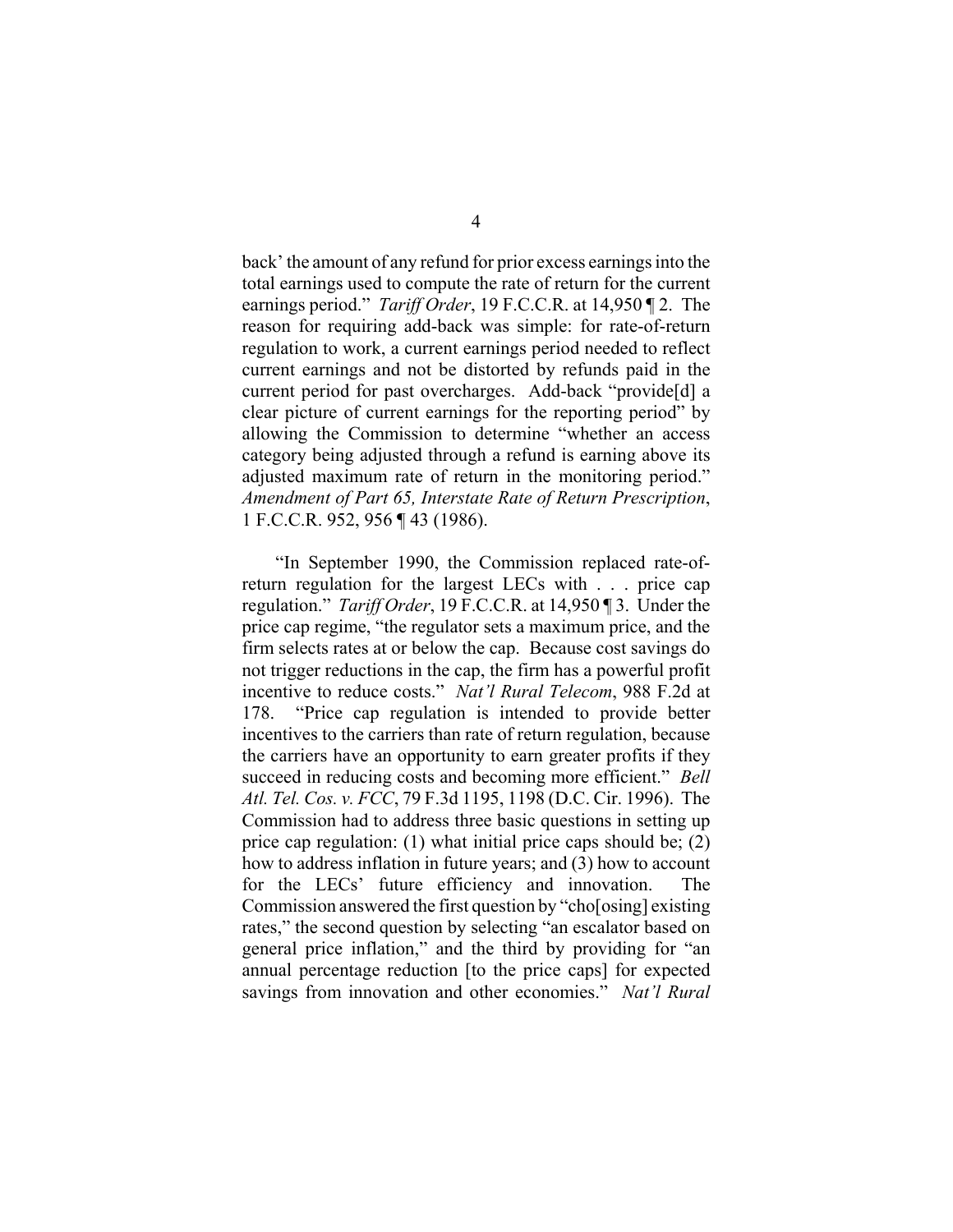*Telecom*, 988 F.2d at 178 (citing *Policy and Rules Concerning Rates for Dominant Carriers, Second Report and Order*, 5 F.C.C.R. 6786, 6792, 6814 (1990) ("*LEC Price Cap Order*")). At issue here is this third determination: the percentage reduction applied to price cap indices ("PCIs") annually, known as a productivity factor or "X-factor."

The Commission sought to create a productivity factor that would "generate lower rates for customers while offering LECs a fair opportunity to earn higher profits." *LEC Price Cap Order*, 5 F.C.C.R. at 6801 ¶ 120. But the Commission believed that it would be "difficult to determine a single, industry-wide productivity offset that will be perfectly accurate for the industry as a whole or for individual LECs or market conditions at a given time." *Id.* Accordingly, the Commission adopted two mechanisms to prevent an imperfect productivity factor (*i.e.*, one that does not accurately represent efficiency gains or losses) from distorting customer rates or the LECs' profits. Under its "sharing plan" mechanism, the Commission required participating LECs to "share" their earnings above a certain level with their interstate access customers by lowering their price caps in the following year. *LEC Price Cap Order*, 5 F.C.C.R. at 6801 ¶ 124. Price cap LECs were allowed to choose one of two X-factors, which would dictate how much their rates would be lowered and the extent of their sharing obligation. Specifically,

a price cap LEC opting for an X-factor of 3.3 percent and earning a rate of return above 12.25 percent was required to share half of earnings above 12.25 percent and all earnings above 16.25 percent with its access customers. [*LEC Price Cap Order*, 5 F.C.C.R. at 6801 ¶ 125.] For LECs that elected a more challenging 4.3 percent X-factor, 50 percent sharing began for rates of return above 13.25 percent, and 100 percent sharing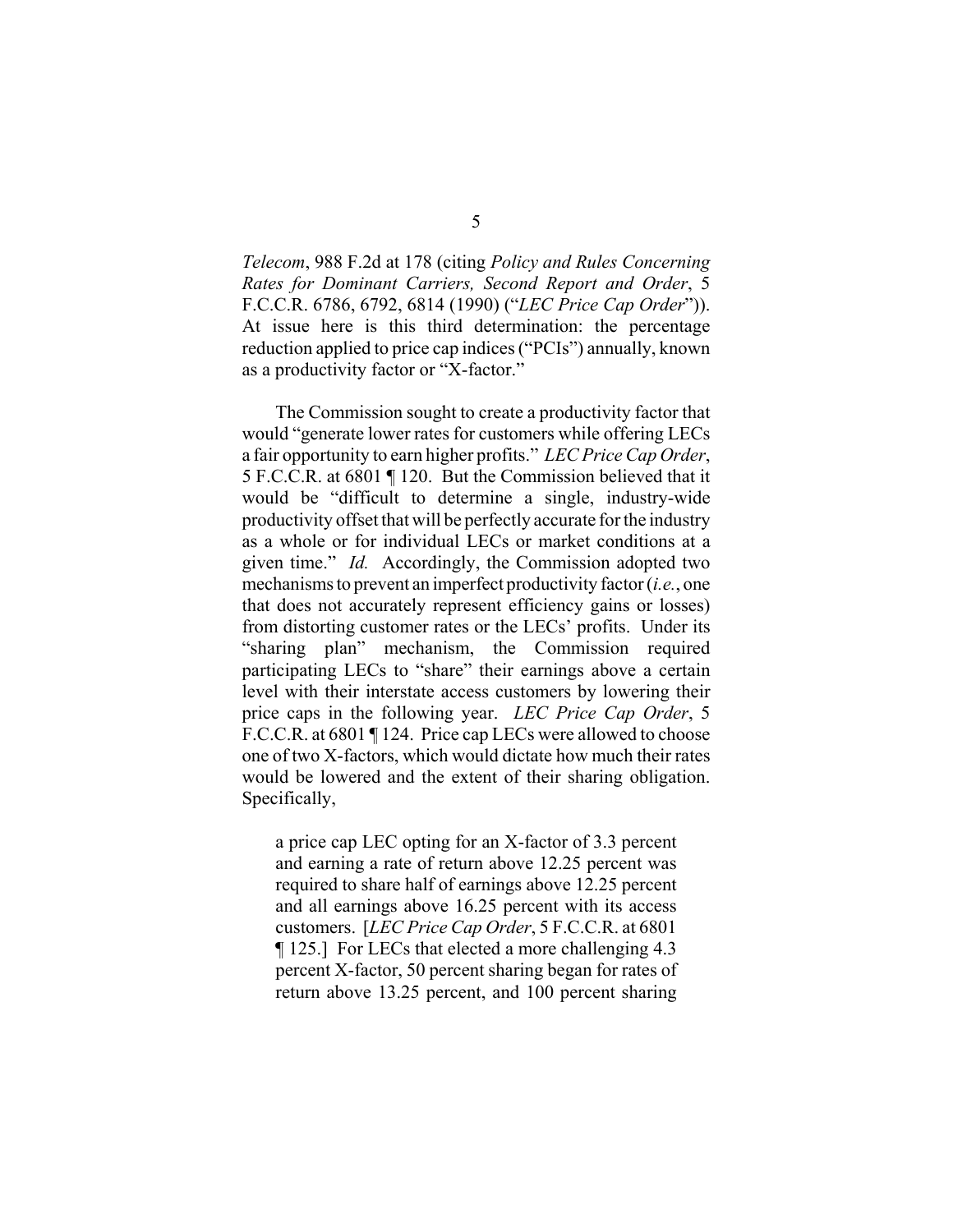# began at rates of return above 17.25 percent. [*LEC Price Cap Order*, 5 F.C.C.R. at 6787-88 ¶¶ 7-10.]

*Tariff Order*, 19 F.C.C.R. at 14,951 n.9.<sup>1</sup> Thus, an LEC that selected a 4.3 percent X-factor would initially have to cut rates more than a competitor that selected a 3.3 percent X-factor, but could keep a greater percentage of its earnings. Alternatively, a "low-end adjustment" mechanism "permitted price cap LECs earning less than 10.25 percent in a particular year to adjust their PCIs and rates upward in the following year to a level that would have allowed them to achieve an earnings rate of at least 10.25 percent for the year in which they under-earned." *Id.* at 14,951 ¶¶ 3, 4.

Sharing and low-end adjustments were first applied to the LECs' 1992 access tariffs. Some LECs had to lower their price caps based upon 1991 earnings, while others were permitted to increase price caps for 1992. One year later, those adjustments raised an issue not addressed by the Commission in promulgating its price cap plan: what effect should the adjustments made to 1992 price caps based upon over- or underearnings from 1991 have in calculating the rates of return for 1992 (and thereby determining the rates to be charged for 1993)? In calculating the rates to be charged for 1993, LECs

<sup>&</sup>lt;sup>1</sup> Rate-of-return regulation used a rate-of-return calculation to set "a maximum allowable return" based upon LECs' costs and a prescribed rate of return. *Tariff Order*, 19 F.C.C.R. at 1949-50 ¶ 2; *see Nat'l Rural Telecom*, 988 F.2d at 177-78. Even under the price cap regime at issue here, however, a rate-of-return calculation is necessary to determine, among other things, an LEC's sharing or lowend adjustment. *See Bell Atl.*, 79 F.3d at 1199 ("Sharing entails a one-time adjustment to a local exchange carrier's price cap index when its rate of return for the previous year has been abnormally high."); *id.* at 1199 n.4 (explaining that low-end adjustments were calculated using a "mechanism [that] mirrors the sharing adjustment").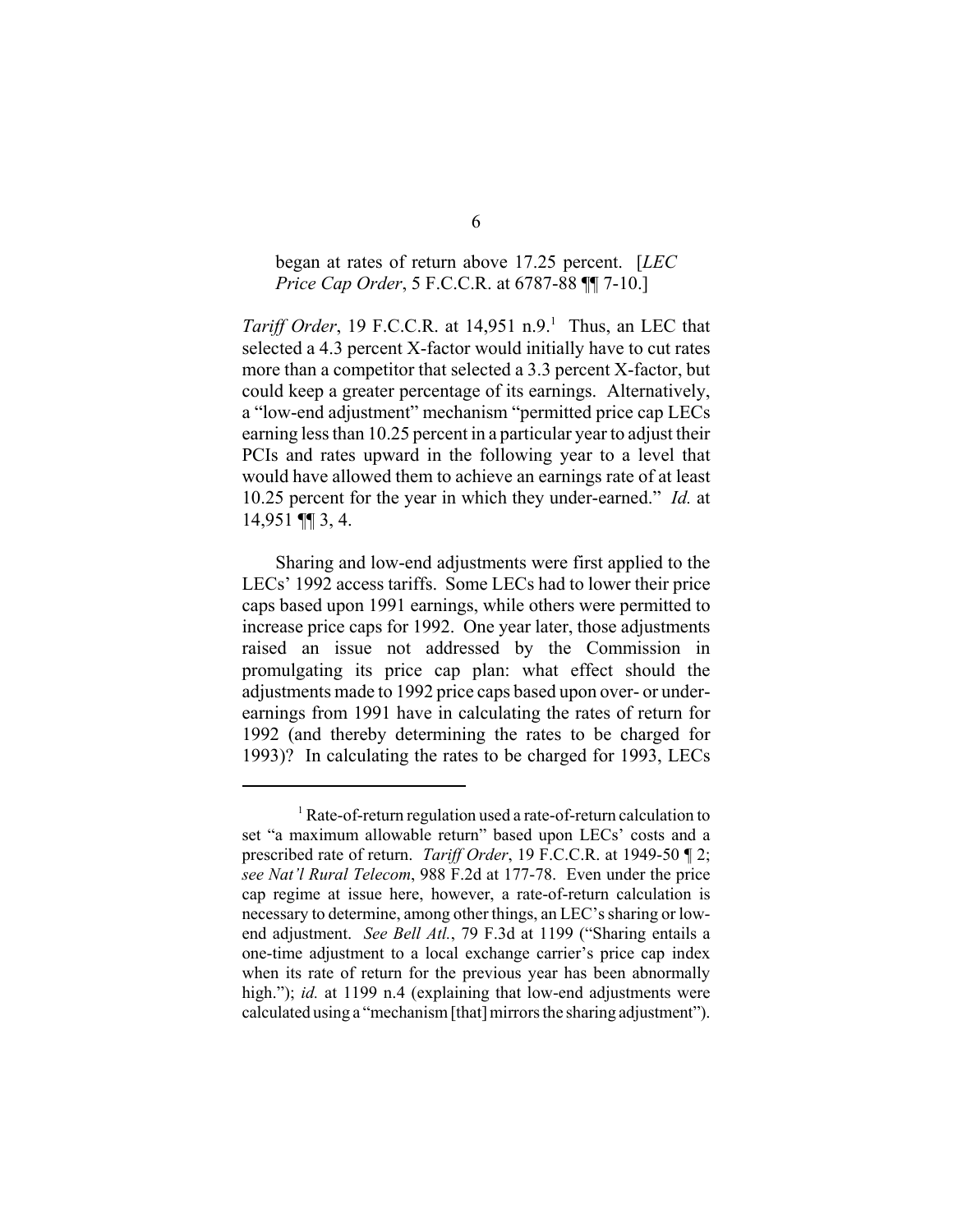had to determine whether (1) to "add back" the adjustment made to rates for 1992 in calculating the rate of return for 1992, as occurred prior to price cap regulation or (2) to calculate the rate of return for 1992 without considering the effect of sharing or low-end adjustments made because of earnings from 1991. Perhaps not surprisingly, LECs that could achieve higher rates for 1993 by applying add-back chose to apply add-back, and LECs that could achieve higher rates for 1993 by not applying add-back chose not to apply add-back. Thus, each LEC took the position on add-back that would allow it to maximize its price caps for 1993. *See id.* at 14,951 ¶ 4.

This selective use of an accounting rule by the LECs did not go unnoticed by the Commission. The Commission initiated a rulemaking regarding add-back, proposing that its price cap regime include a specific rule mandating add-back. *See Add-Back NPRM, 8 F.C.C.R. at 4417* 15. Soon thereafter, noting that the add-back issue was unresolved and pending in the rulemaking proceeding, the Commission suspended 1993 tariffs for one day, issued an accounting order, and set for investigation all 1993 access tariffs for carriers that benefitted from a low-end adjustment or were subject to sharing for 1992. When price cap LECs filed 1994 tariffs, the Commission suspended those rates as well, issued an accounting order, and broadened the scope of the 1993 investigation to include 1994 tariffs.

## A. *The Add-Back Rulemaking.*

In the *Add-Back NPRM*, the Commission indicated that no "commenters in the LEC Price Cap rulemaking or in the subsequent reconsideration proceeding discussed the details of rate of return calculations, or requested that [it] eliminate add-back from the rate of return calculations of the LEC price cap plan." *Id.* at 4416 ¶ 10. The Commission, "[h]owever, . . . recognize[d] that this issue was neither expressly discussed in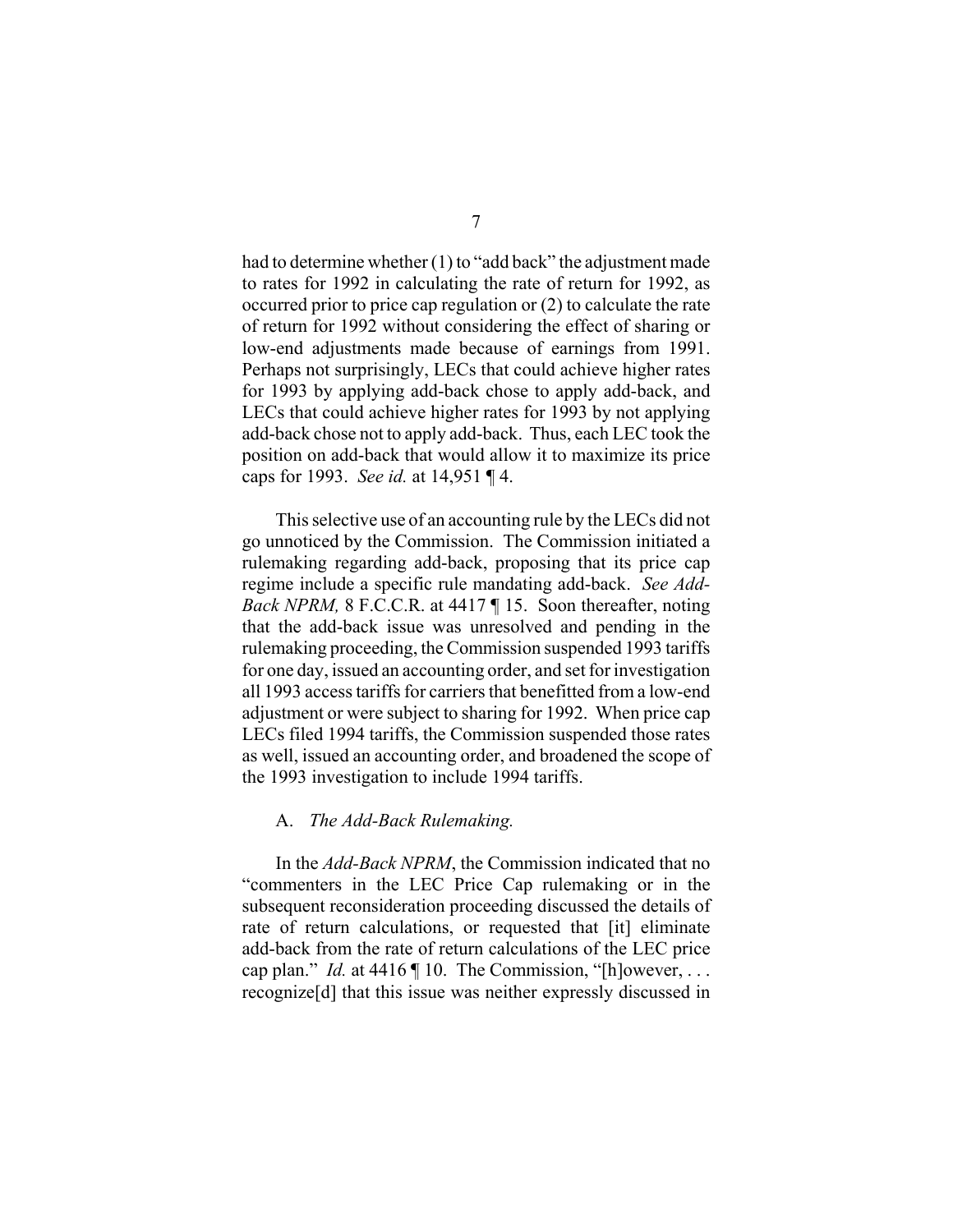the LEC price cap orders nor clearly addressed in [its] Rules." *Id.* at 4415 ¶ 4. The Commission "believe[d] that [add-back] continue[d] to be an appropriate and indeed probably necessary component of the [price-cap] backstop." *Id.* at 4416 ¶ 11. Because "[t]he amounts of sharing or lower formula adjustment implemented in one year . . . relate to productivity performance in a prior year[,] . . . unless add-back occurs, the relationship between rate of return and productivity growth becomes hidden." *Id.* Furthermore, an "unadjusted rate of return effectively double-counts the amount of the backstop adjustment, once in the base year and then again in the tariff year." *Id.* at 4416 ¶ 12. Finally, without add-back, the Commission believed that "the effective rate of return [for LECs] over time could fall outside the range of returns [it] judged to be reasonable." *Id.* at 4416 ¶ 13.

After receiving and addressing comments, the Commission adopted a new regulation that explicitly required add-back under its price cap rules. *See Price Cap Regulation of Local Exch. Carriers*, 10 F.C.C.R. 5656, 5657, 5659 ¶¶ 4, 16 (1995) (the "*Add-Back Rulemaking Order*"). The *Add-Back Rulemaking Order* noted that the Commission's price cap rules had not "specif[ied] the manner in which these [sharing and low-end] adjustments should be treated by the LECs in computing their interstate earnings for the year in which the sharing or low-end adjustment is effected," *id.* at 5656 ¶ 1, and indicated that "in adopting the *LEC Price Cap Order*, the Commission did not state that it intended to eliminate the requirement under rate-of-return regulation that carriers subtract revenues reflecting out-of-period earnings for purposes of calculating current year earnings," *id.* at 5661 ¶ 32. According to the Commission, the issue of how to treat these adjustments did not arise until 1993, the first year that price caps would be based upon prices that were previously subjected to adjustments. *See id.* at 5658 ¶ 10. Absent explicit guidance on add-back from the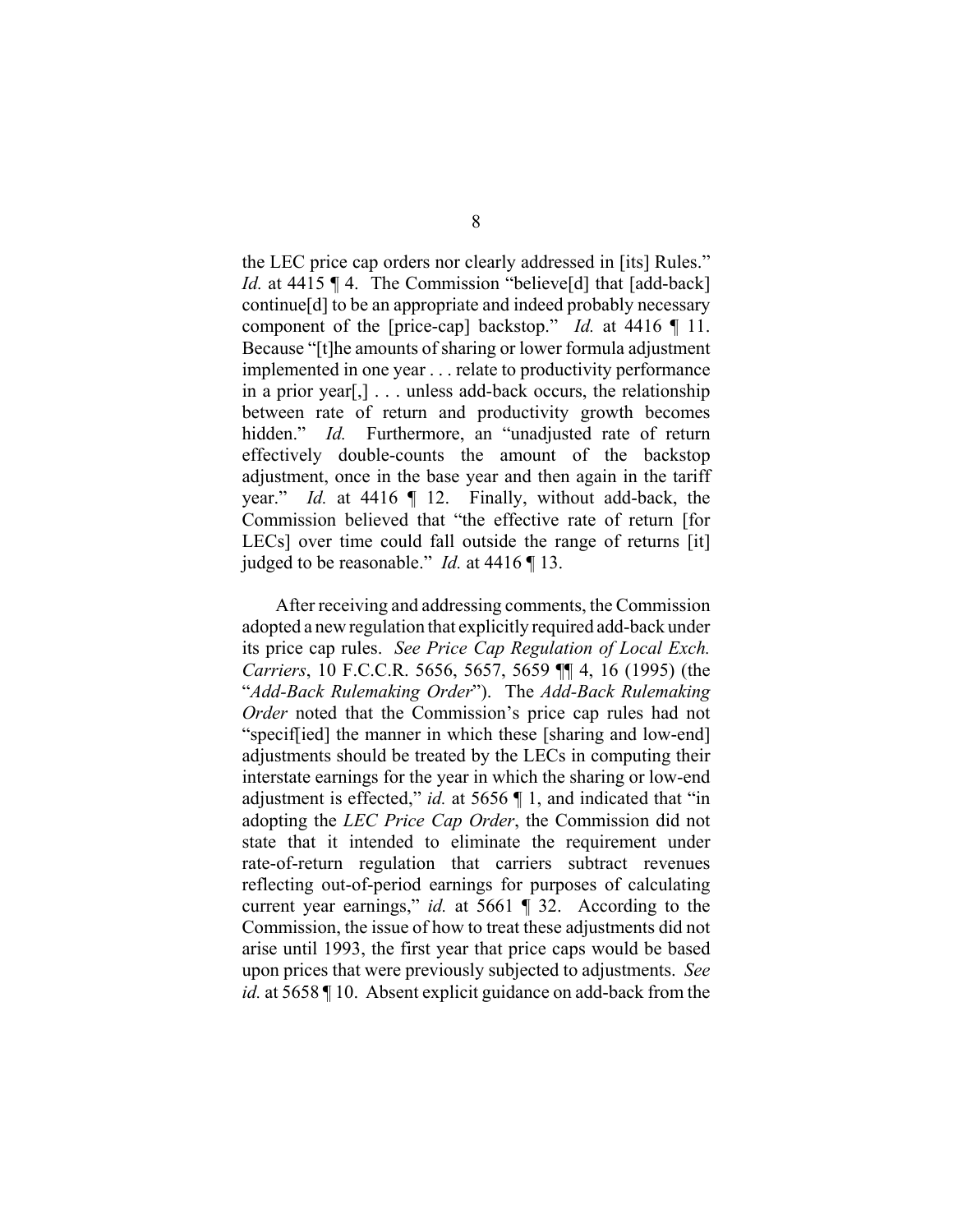Commission in the price cap context, the Commission noted again that LECs had taken divergent approaches on whether to apply this accounting rule. *See id.* at 5658 ¶ 11. After a lengthy analysis, the Commission concluded that adding back a sharing adjustment "ensures that the earnings thresholds applied to determine price cap LECs' sharing obligations are those [the Commission] intended when [it] adopted" the price cap plan, *id.* at 5660 ¶ 22, and that adding back any low-end adjustment was also necessary for essentially the same reason, *see id.* at 5661 ¶ 28.

Several parties petitioned for review of the *Add-Back Rulemaking Order* in this Court, arguing that "the add-back requirement is arbitrary and capricious because it requires carriers to recognize 'phantom' earnings and because it requires carriers to share more than the original price cap rules intended." *Bell Atl.,* 79 F.3d at 1205. We rejected those arguments and held that the Commission reasonably applied add-back, noting that add-back "provides useful information about the carrier's productivity because it reflects what the carrier could have earned but for the sharing obligation." *Id.* at 1206. The Commission also reasonably determined that add-back "resulted in the right level of sharing, and . . . was a necessary part of the sharing mechanism." *Id.* We also rejected petitioners' argument that adopting an add-back rule would result in retroactive rulemaking. We noted that (1) "[t]he sharing rules do not regulate past transactions; they regulate future rates;" and (2) "the add-back rule does not change the past legal consequences of carriers' decisions to choose the 3.3 percent Xfactor rather than the 4.3 percent X-factor" because "[t]he state of the law has never been clear, and the issue has been disputed since it first arose in 1993," meaning that the "rule does not upset . . . reasonable reliance interests." *Id.* at 1207.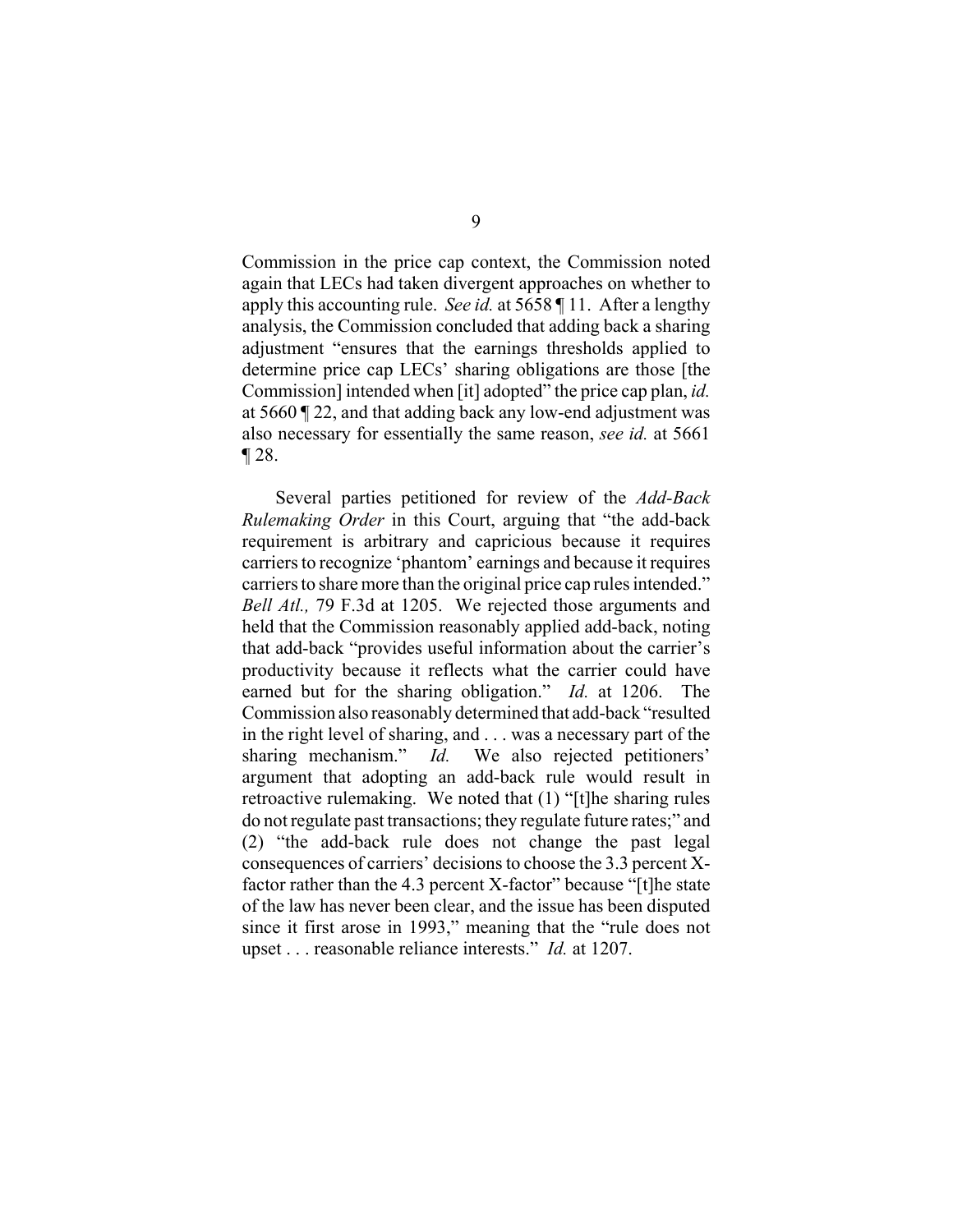#### B. *The 1993 and 1994 Tariff Suspension Proceedings.*

Five days after initiating notice and comment proceedings, the Commission entered its order suspending and opening an investigation of 1993 tariffs for LECs that benefitted from a low-end adjustment or were subject to sharing in 1992, *1993 Annual Access Tariff Filings*, 8 F.C.C.R. 4960, 4965 ¶ 32 (Common Carrier Bureau 1993), and, as noted, took the same approach to 1994 tariffs, *1994 Annual Access Tariff Filings*, 9 F.C.C.R. 3705, 3713 ¶ 12 (Common Carrier Bureau 1994). For both matters (the "1993 and 1994 investigations"), the Commission entered an "accounting order," so that the LECs' access charges for 1993 and 1994 could be tracked and refunds could be ordered if those tariffs were found to be unlawful.

Both suspension orders noted the Commission's pending rulemaking on the add-back issue, but did not specify any timetable for when the 1993 and 1994 investigations would be completed. Even after the *Add-Back Rulemaking Order* was released in 1995, and after this Court in *Bell Atlantic* rejected in 1996 the challenges of various LECs to the *Add-Back Rulemaking Order*, the Commission was silent about the 1993 and 1994 investigations. Finally, in 2003, the Commission issued an order seeking comments "to refresh a record that, due to passage of time and several mergers and acquisitions among the interested parties, may have now grown stale." *Further Comment Requested on the Appropriate Treatment of Sharing and Low-End Adjustments*, 18 F.C.C.R. 6483, 6487 (2003). On July 30, 2004, pursuant to its authority under 47 U.S.C. § 204(a)(1) to determine whether a regulated tariff contained "just and reasonable" rates, *see* 47 U.S.C. § 201(b), the Commission released an order determining that 1993 tariffs of LECs which were subject to a sharing or low-end adjustment in 1992 were just and reasonable if they applied add-back, and that 1993 tariffs of LECs which were subject to a sharing or low-end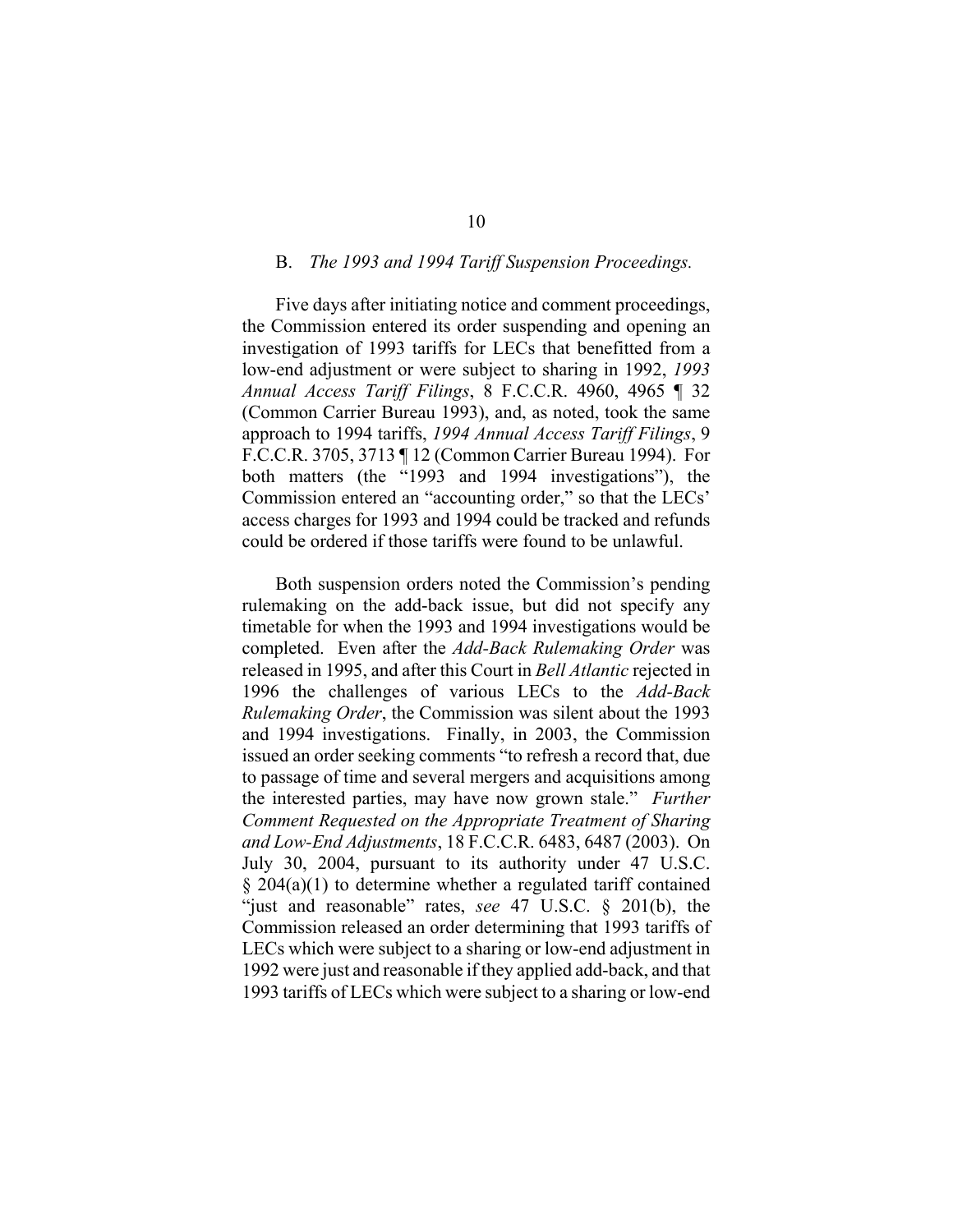adjustment in 1992 were not just and reasonable if they had not applied add-back. *Tariff Order*, 19 F.C.C.R. at 14,949 ¶ 1. The Commission reached the same determination with respect to 1994 tariffs. *Id.* The Commission left open the question of refunds for any overcharges that resulted from the imposition of unjust and unreasonable rates, concluding that it would hold further proceedings on the scope of any refunds. *See id.* at 14,961-62 ¶ 29 ("After reviewing the recalculations and refund plans submitted in response to this order, and replies received on these recalculations and refund plans, we will, as appropriate, approve, disapprove, or order modification of the filed recalculations and refund plans."). Two LECs that participated in the proceedings that led to the *Tariff Order*, Verizon Communications Inc. (and its various subsidiaries) ("Verizon") and BellSouth Corporation ("BellSouth"), filed these timely petitions for review of the *Tariff Order*.

# **II.**

Even where the "parties assure us that we have jurisdiction over [a] case, we have an independent obligation to be certain." *Midwest Indep. Transmission Sys. Operator, Inc. v. FERC*, 388 F.3d 903, 908 (D.C. Cir. 2004) (citing *Steel Co. v. Citizens for a Better Env't*, 523 U.S. 83, 94-95 (1998)). Petitioners assert that we have jurisdiction to review their challenge to the *Tariff Order* pursuant to 47 U.S.C. § 402(a) and 28 U.S.C. §§ 2342(1), 2344, which the Government does not dispute. "[Section] 402(a) provides that review shall be sought through the general petition process prescribed in 28 U.S.C. §§ 2341-2351." *N. Am. Catholic Educ. Programming Found., Inc. v. FCC*, 437 F.3d 1206, 1208 (D.C. Cir. 2006). "Section 2342 of the Judicial Review Act confers on the court of appeals 'exclusive jurisdiction to enjoin, set aside, suspend (in whole or in part), or to determine the validity of . . . all *final* orders of the Federal Communications Commission made reviewable by section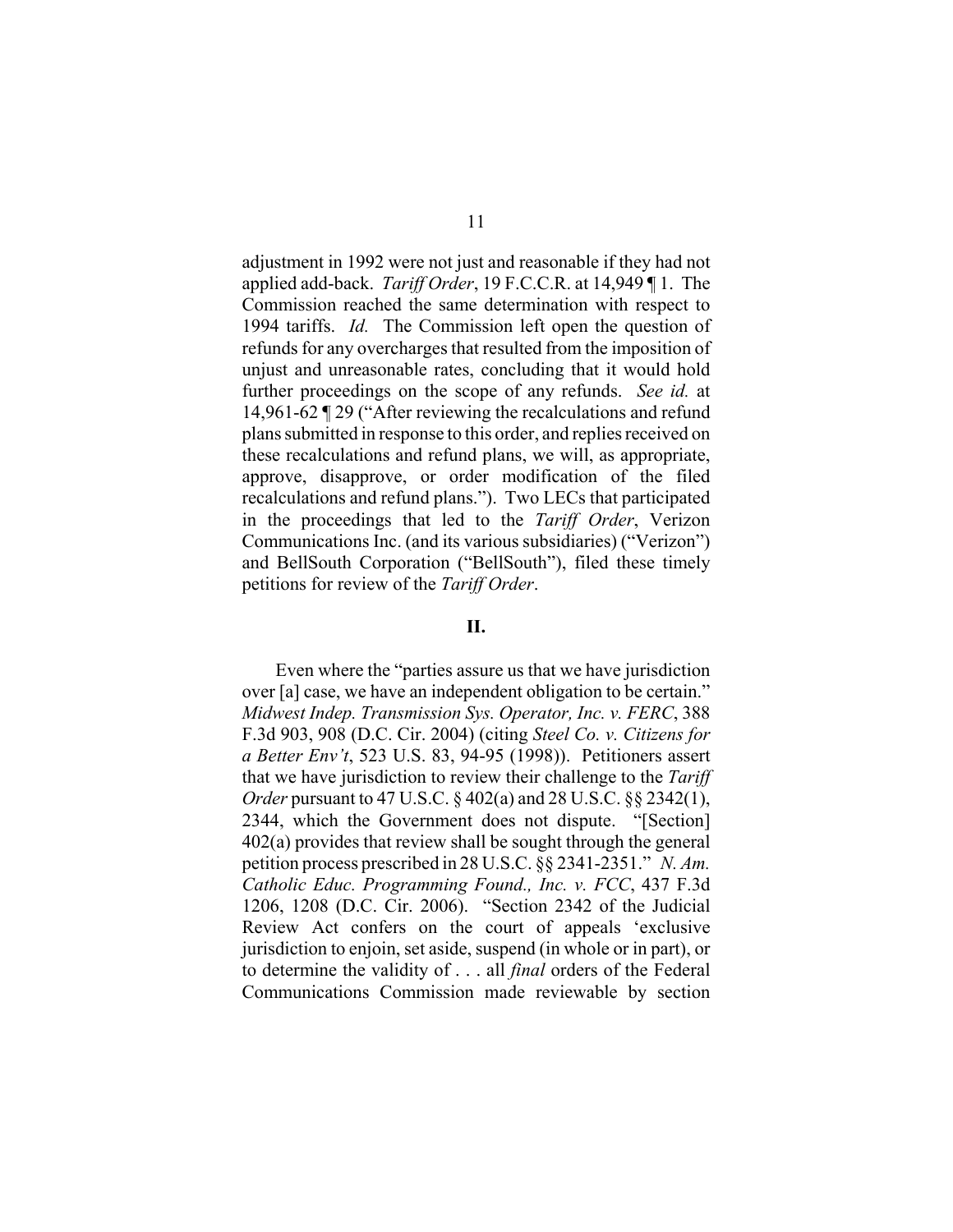402(a) of title 47.'" *Am. Ass'n of Paging Carriers v. FCC*, 442 F.3d 751, 755 (D.C. Cir. 2006) (quoting 28 U.S.C. § 2342) (emphasis added).

As "§ 402(a) applies only to *final* orders," *N. Am. Catholic*, 437 F.3d at 1209 (emphasis in original), some discussion is needed regarding our jurisdiction to review the *Tariff Order* when that order contemplates further proceedings regarding refunds that petitioners may or may not have to provide—*i.e.*, when that order does not appear to be "final." "[U]nder a well-established principle of finality, when a tribunal elects to resolve the issue of liability in a particular action while reserving its determination of damages on that liability, that decision generally is not considered 'final' for purposes of judicial review." *Verizon Tel. Cos. v. FCC*, 269 F.3d 1098, 1104 (D.C. Cir. 2001). "This basic understanding of finality is the norm not only in civil litigation, but also in the administrative context, at least where the relevant statute does not embrace a non-traditional view of finality." *Id.* Although the *Tariff Order* determined that petitioners' 1993 and 1994 tariffs were unlawful, the Commission made clear that proceedings would continue regarding what refunds would occur, *i.e.*, what liability petitioners would have.

As we recognized in *Verizon*, however, this norm of finality may be "supplanted by statute." *Id.* at 1104-05 (holding, despite the pendency of future proceedings to determine damages, the Commission's determination that LECs had imposed unreasonable charges was final action subject to review per 47 U.S.C. § 208(b)). The same is true here: the *Tariff Order* completed the Commission's "hearing and decision" regarding "the lawfulness" of the LEC's tariffs, *id.* § 204(a)(1), making it a "final order" over which we may exercise jurisdiction under  $\S$  204(a)(2)(C) ("Any order concluding a hearing under this section shall be a final order and may be appealed under section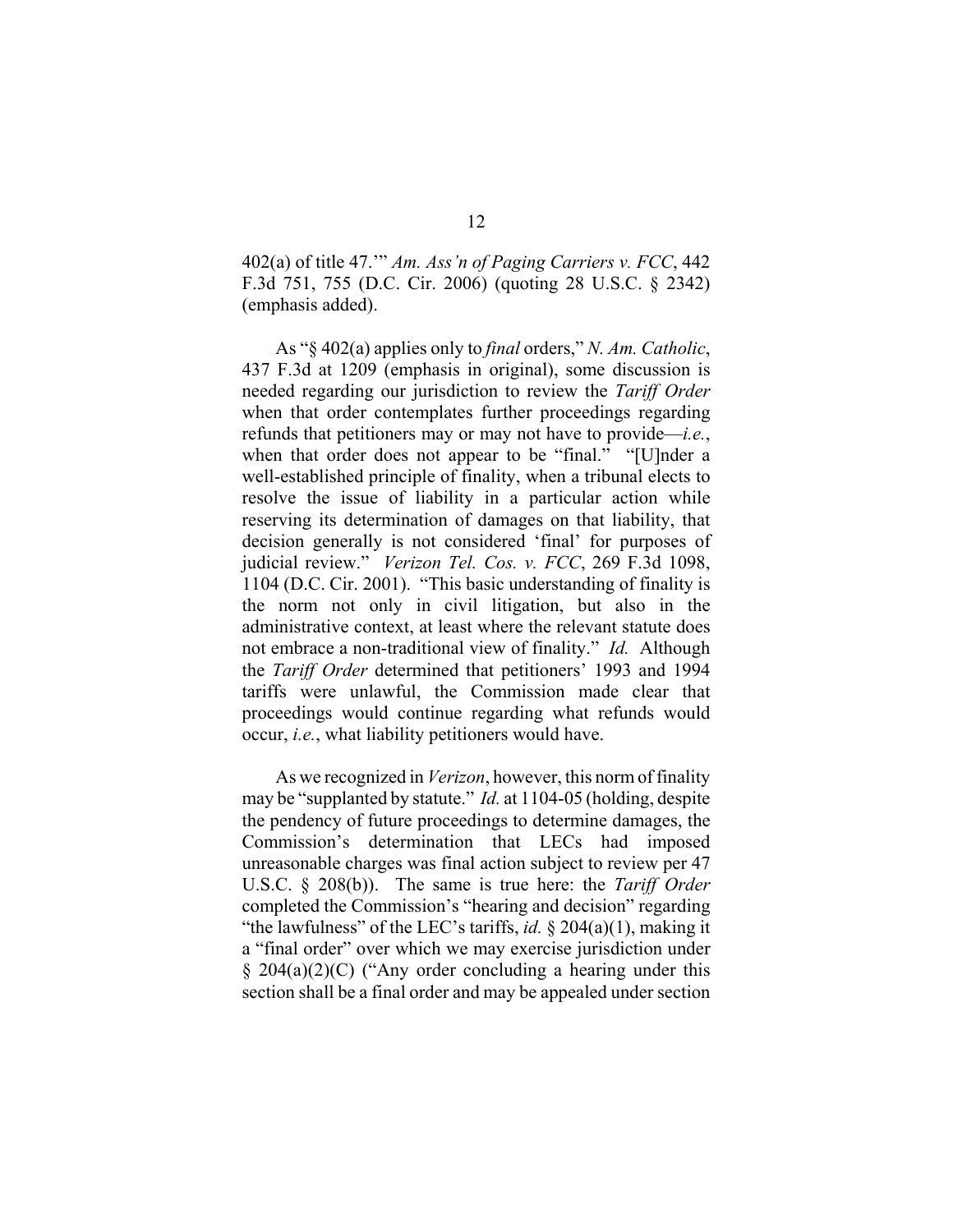$402(a)$  of this title."). Thus, we have jurisdiction to review the LECs' challenge to the Commission's lawfulness conclusion in the *Tariff Order*.

#### **III.**

Section 201(b) of the Communications Act (the "Act"), 47 U.S.C. § 201(b), provides that charges for interstate or foreign communications "shall be just and reasonable." *See Bell Atl.*, 79 F.3d at 1202. Section 204(a)(1) of the Act, 47 U.S.C.  $§$  204(a)(1), directs that "[w]henever there is filed with the Commission any new or revised charge," the Commission may investigate "the lawfulness" of the charge and immediately "suspend the operation of such charge" for a "period [of up to] five months beyond the time when [the charge] would otherwise go into effect." If the Commission's hearing has "not been concluded," the Act allows the "the proposed new or revised charge . . . [to] go into effect" after five months, but the Commission may require a carrier to "keep accurate account of all amounts received" under the potentially unlawful charge (*i.e.*, order an accounting). *Id.* In determining whether a new or revised charge is lawful under  $\S 204(a)(1)$ , the Act provides that "the burden of proof . . . shall be upon the carrier." *Id.*

Section 201(b) also authorizes the Commission to "prescribe such rules and regulations as may be necessary in the public interest to carry out the provisions of this chapter." The Commission did just that in 1995 when promulgating its addback rule through the *Add-Back Rulemaking Order*. Concerned that "[w]ithout add-back, the double-counting of backstop adjustments could effectively permit earnings outside the range of reasonableness we designated," *Add-Back NPRM*, 8 F.C.C.R. at 4416 ¶ 13, the Commission concluded "that the add-back adjustment is a necessary element of the sharing and low-end adjustment mechanisms." *Add-Back Rulemaking Order*, 10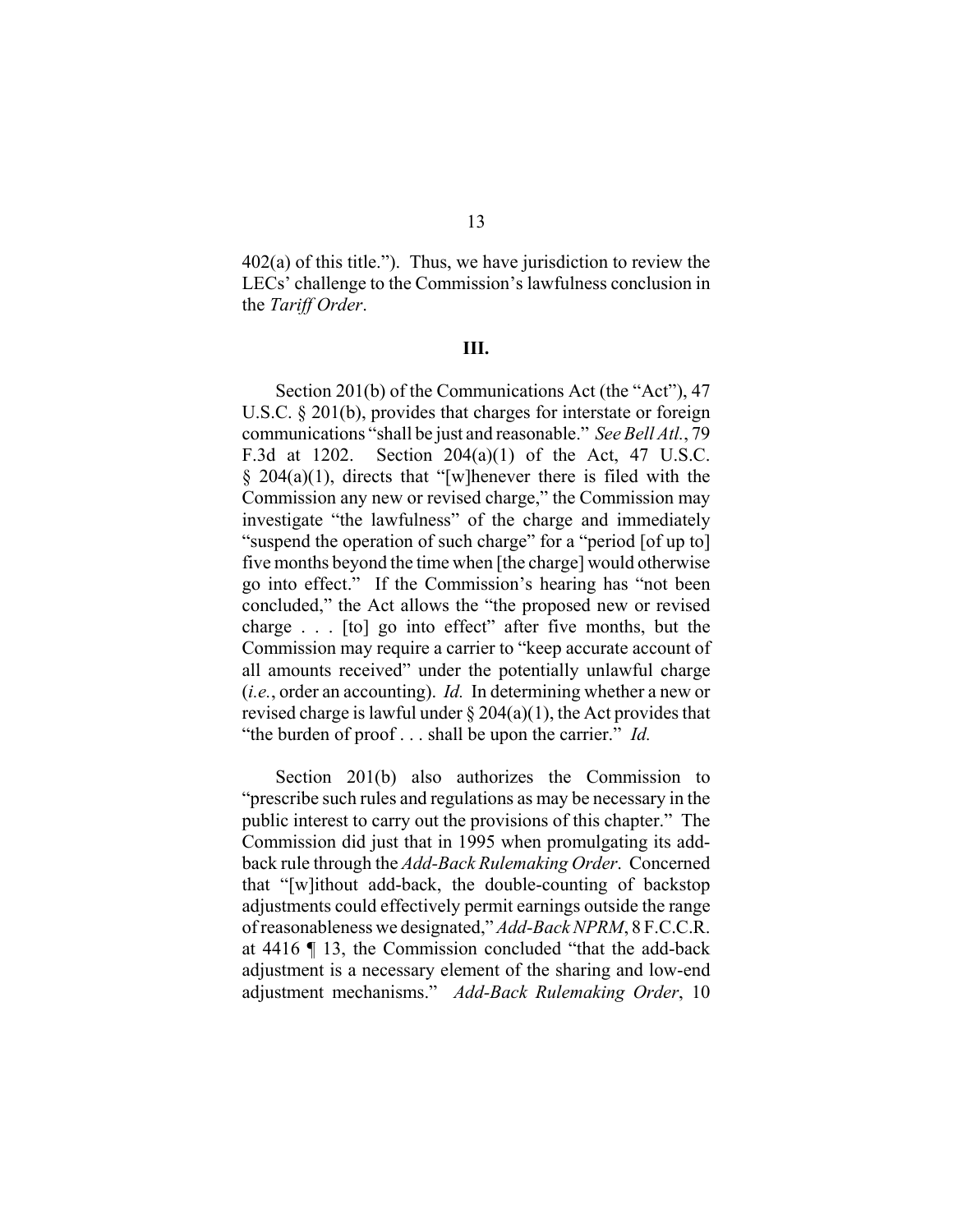F.C.C.R. at 5659 ¶ 16. The Commission expressly relied upon, *inter alia*, its authority under §§ 201 and 204 in promulgating its add-back rule. *Id.* at 5666 ¶ 58. After it did so in 1995, carriers knew with certainty that rates in future tariffs would have to be calculated with add-back in order to be considered just and reasonable under both statutes.

With respect to petitioners' suspended 1993 and 1994 tariffs, the Commission acted pursuant to those very same statutes in attempting to determine "whether just and reasonable rates can be achieved pursuant to the requirements of section 201 of the Act and the *LEC Price Cap Order* if add-back is not required." *Tariff Order*, 19 F.C.C.R. at 14,954 ¶ 9 & n.42 (citing 47 U.S.C. §§ 201, 204). Thus, the Commission applied the same statutes and "just and reasonable" statutory standard that it applied in promulgating its add-back regulation. Petitioners recognize, as they must, that this Court in *Bell Atlantic* resolved a myriad of challenges to the reasonableness of the add-back concept:

Petitioners . . . claim that the add-back requirement is arbitrary and capricious because it requires carriers to recognize "phantom" earnings and because it requires carriers to share more than the original price cap rules intended. Neither of these objections strikes us as persuasive.

\* \* \*

The Commission uses earnings as a proxy for measuring a carrier's productivity; the add-back rule maintains the link between productivity and earnings. That the carrier did not actually earn the add-back amount is beside the point. The add-back amount provides useful information about the carrier's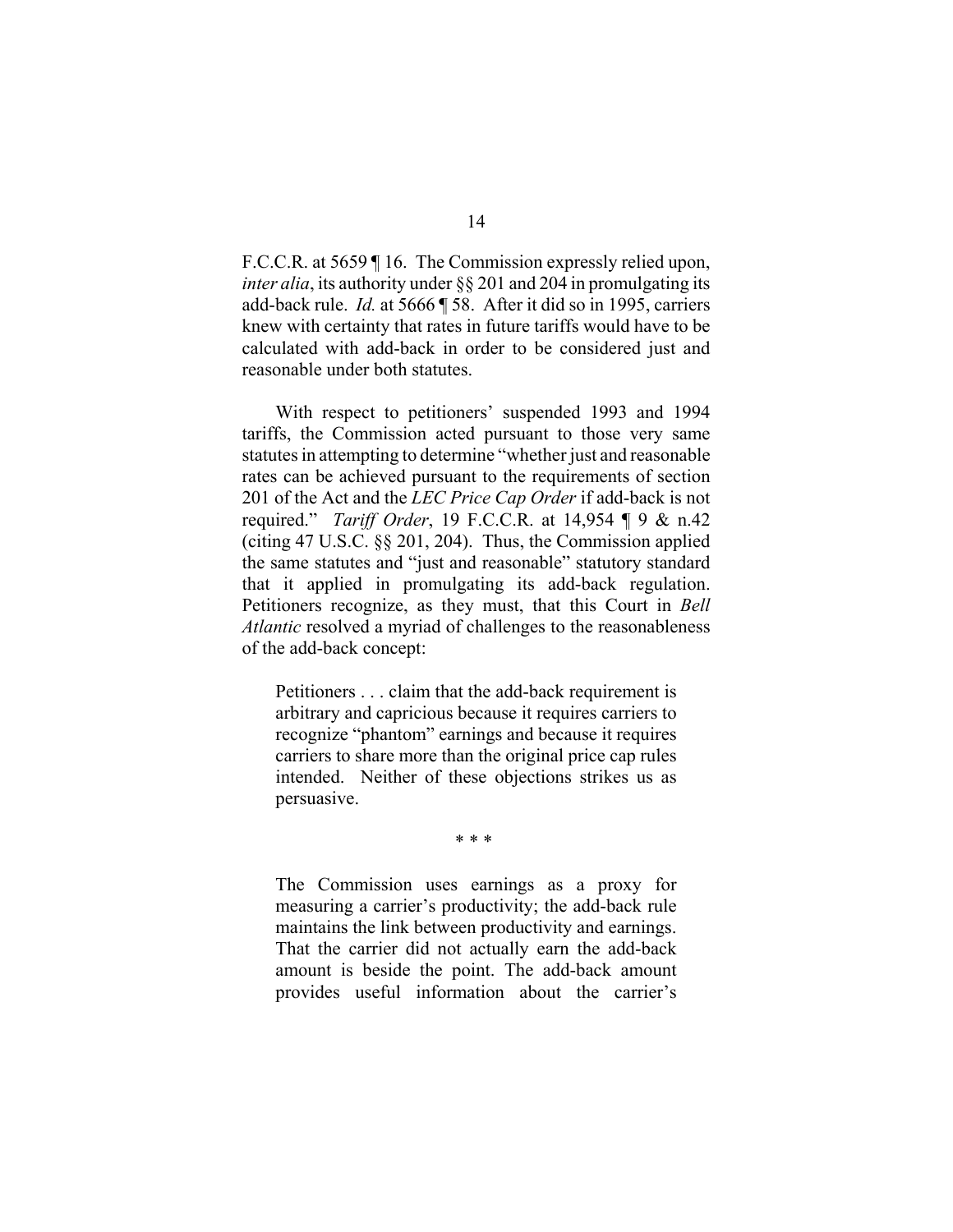productivity because it reflects what the carrier could have earned but for the sharing obligation.

\* \* \*

The Commission recognized that the carrier would have to continue sharing year after year, but thought this made sense. As the Commission saw it, the add-back rule does not create a ripple effect. It erases the ripple effect of the sharing mechanism. . . . The Commission found that add-back resulted in the right level of sharing, and that it was a necessary part of the sharing mechanism. Petitioners offer no basis for overturning that decision. They simply argue that the add-back requirement requires them to share too much. The Commission reasonably decided otherwise.

79 F.3d at 1205-06. Well-aware of *Bell Atlantic*, petitioners make no challenge to the concept of add-back; they do not argue that add-back is inherently unreasonable, nor do they contend that it is in any way arbitrary in light of other aspects of the Commission's price cap system of regulation. Instead, petitioners present a narrow challenge, contending that the Commission's refusal to accept their 1993 and 1994 tariffs absent add-back meant that the Commission "impermissibly applie[d] the add-back rule retroactively."

Petitioners discuss the 1995 *Add-Back Rulemaking Order* throughout their brief. Petitioners' central claim is that the Commission's decision to require add-back during these tariff suspension proceedings "has the same effect as retroactively applying the 1995 *Add-Back [Rulemaking] Order*." In petitioners' view, the *Add-Back Rulemaking Order* "conceded that [the Commission] was *changing* the applicable law. . . . The FCC's understanding that it was creating a new legal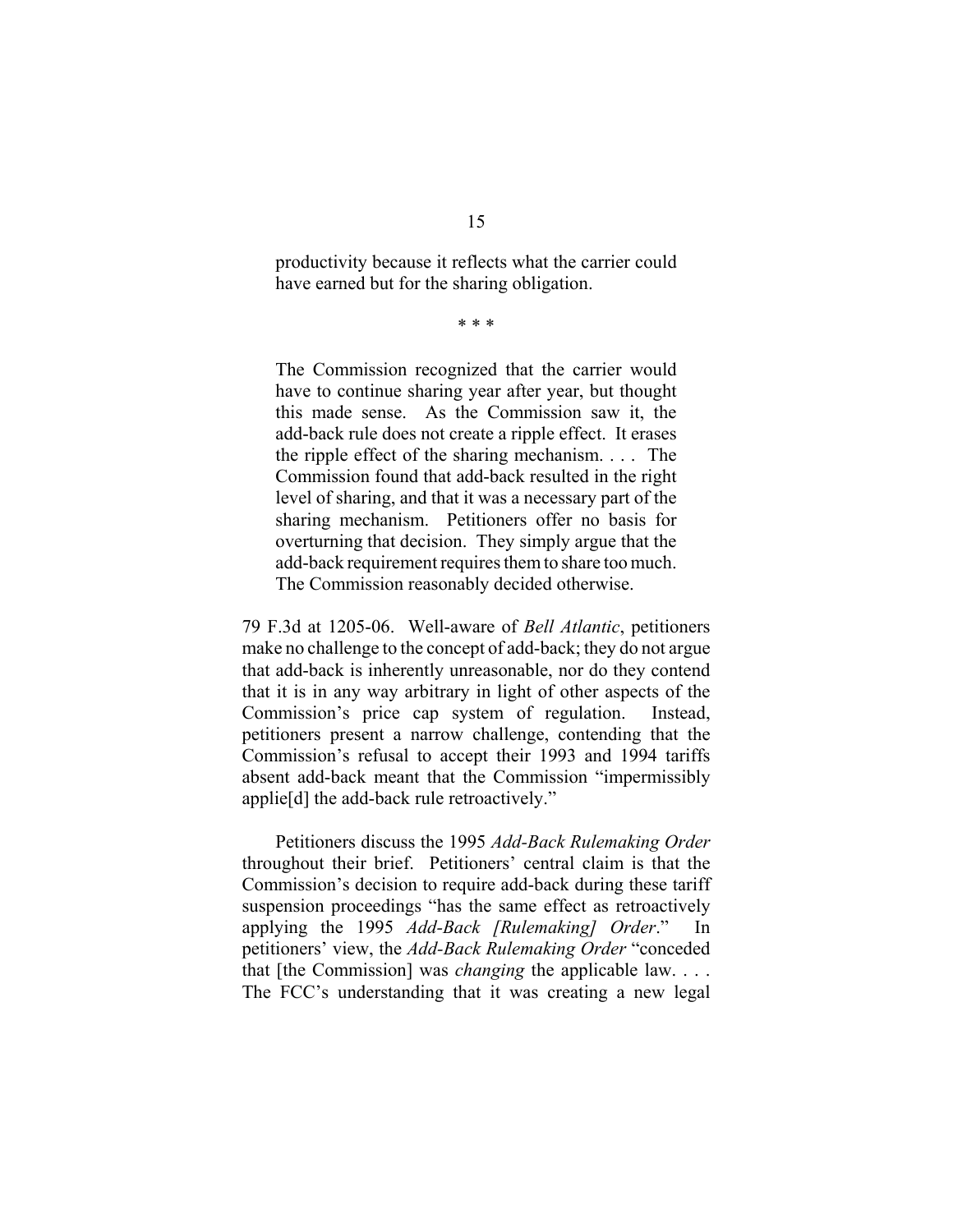obligation in 1995 . . . is fundamentally incompatible with its newfound and opportunistic belief that add-back was always required under the just-and-reasonable requirement of section 201."

The petitioners' resort to the 1995 rulemaking in making their retroactivity argument is, in large measure, a red herring. While petitioners view the Commission's examination of whether add-back was required for just and reasonable rates under section 201 as "newfound and opportunistic," the Communications Act requires the FCC to determine whether petitioners have met their burden of showing that the 1993 and 1994 tariffs contained just and reasonable rates. *See* 47 U.S.C. § 201(b) ("All charges . . . shall be just and reasonable, and any such charge . . . that is unjust or unreasonable is declared to be unlawful  $\dots$  "); *id.* § 204(a)(1) ("Whenever there is filed with the Commission any new or revised charge, . . . the Commission may . . . enter upon a hearing concerning the lawfulness thereof . . . . [T]he burden of proof to show that the new or revised charge, or proposed charge, is just and reasonable shall be upon the carrier . . . ."). Because the Commission did not resolve the 1993 and 1994 tariff proceedings in a manner modeling administrative nimbleness, issuing the *Tariff Order* eleven years after those proceedings began, it is true that petitioners had the benefit of seeing that the Commission would eventually promulgate a legislative rule that, according to the Commission, "clarif[ied]" whether price-cap regulation required add-back. *See Add-Back Rulemaking Order*, 10 F.C.C.R. at 5659 ¶ 15. But agencies routinely adopt rules through notice and comment that are consistent with their prior administrative proceedings. Indeed, an agency acting consistently with its prior actions is generally what makes an agency action not arbitrary, although such an action may still be unlawful for other reasons. *Cf. Nat'l Treasury Employees Union v. Fed. Labor Relations Auth.*, 404 F.3d 454, 457-58 (D.C. Cir. 2005) ("The Authority's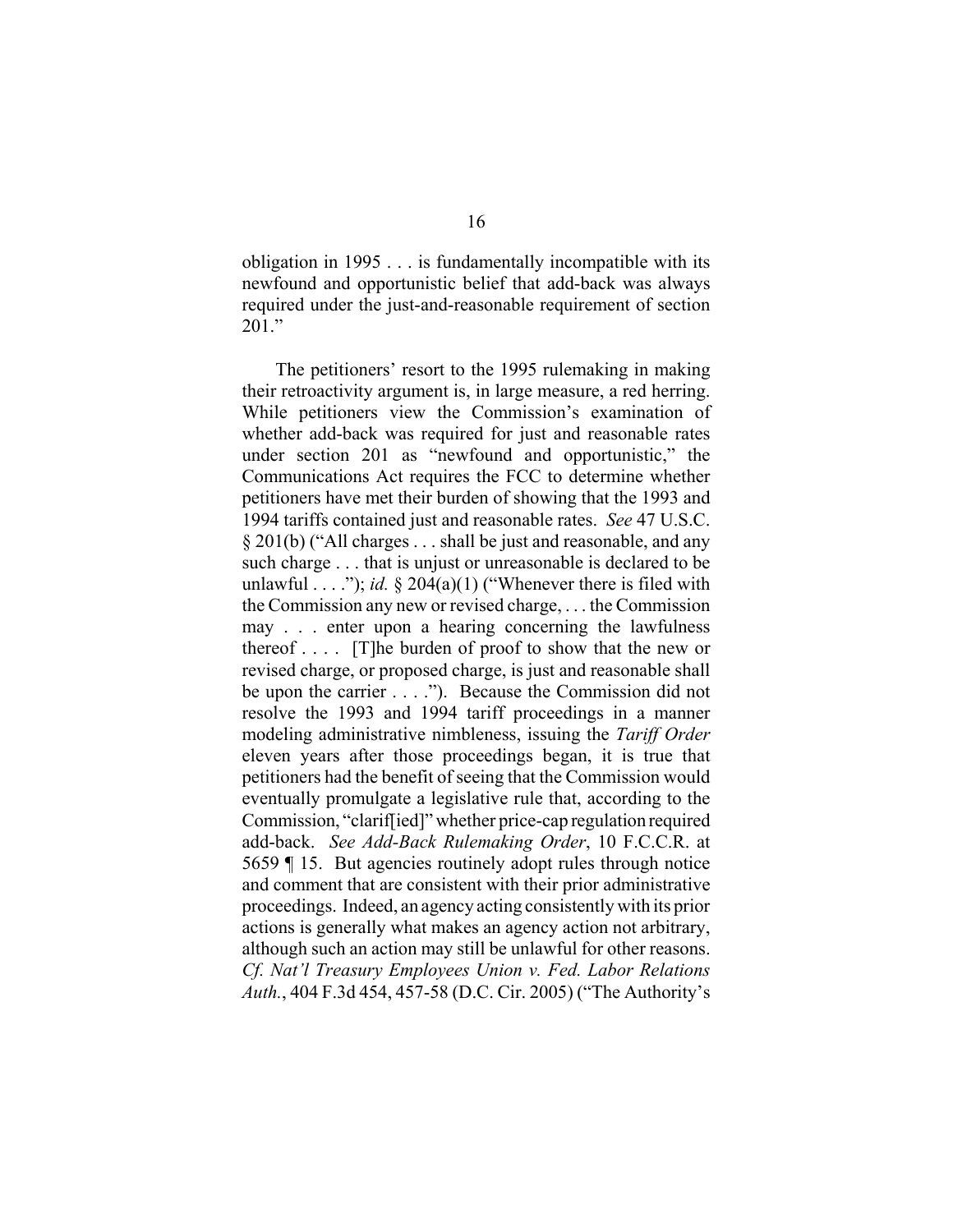failure to follow its own well-established precedent without explanation is the very essence of arbitrariness."); *Williams Field Servs. Group, Inc. v. FERC*, 194 F.3d 110, 112 (D.C. Cir. 1999) ("Because FERC's decision is consistent with its precedent and well-reasoned, we uphold it."). Petitioners' argument that the Commission retroactively employed an accounting concept in rejecting their tariffs under § 204 turns not upon the Commission's later consistent rulemaking proceeding, but upon whether the Commission lawfully acted within the scope of  $\S 204$  in rejecting petitioners' tariffs, without raising retroactivity concerns.

## A. *Suspension, Accounting, and Refunds under 47 U.S.C. § 204(a)(1).*

Petitioners argue that applying add-back to their suspended tariffs "impose[s] new substantive obligations that had not previously existed," "penalizes LECs for reasonable choices they made without any rule or agency guidance as to whether add-back was required," and impermissibly results in finding the 1993 and 1994 tariffs "unlawful [even though] they [did not] violate some legal rule in place at the relevant time." These retroactivity arguments ignore the elephant in the room: the suspension, accounting, and refund process authorized by 47 U.S.C. § 204(a)(1), pursuant to which the Commission acted, and its place in the ratemaking process.

As we have previously summarized:

Under section 203 [of the Act, 47 U.S.C. § 203], carriers initiate the ratemaking process by filing tariffs which may take effect after prescribed notice periods. The FCC may reject a tariff outright if it is patently unlawful. Alternatively, the Commission may set the rates for investigation and hearing. 47 U.S.C. § 204(a).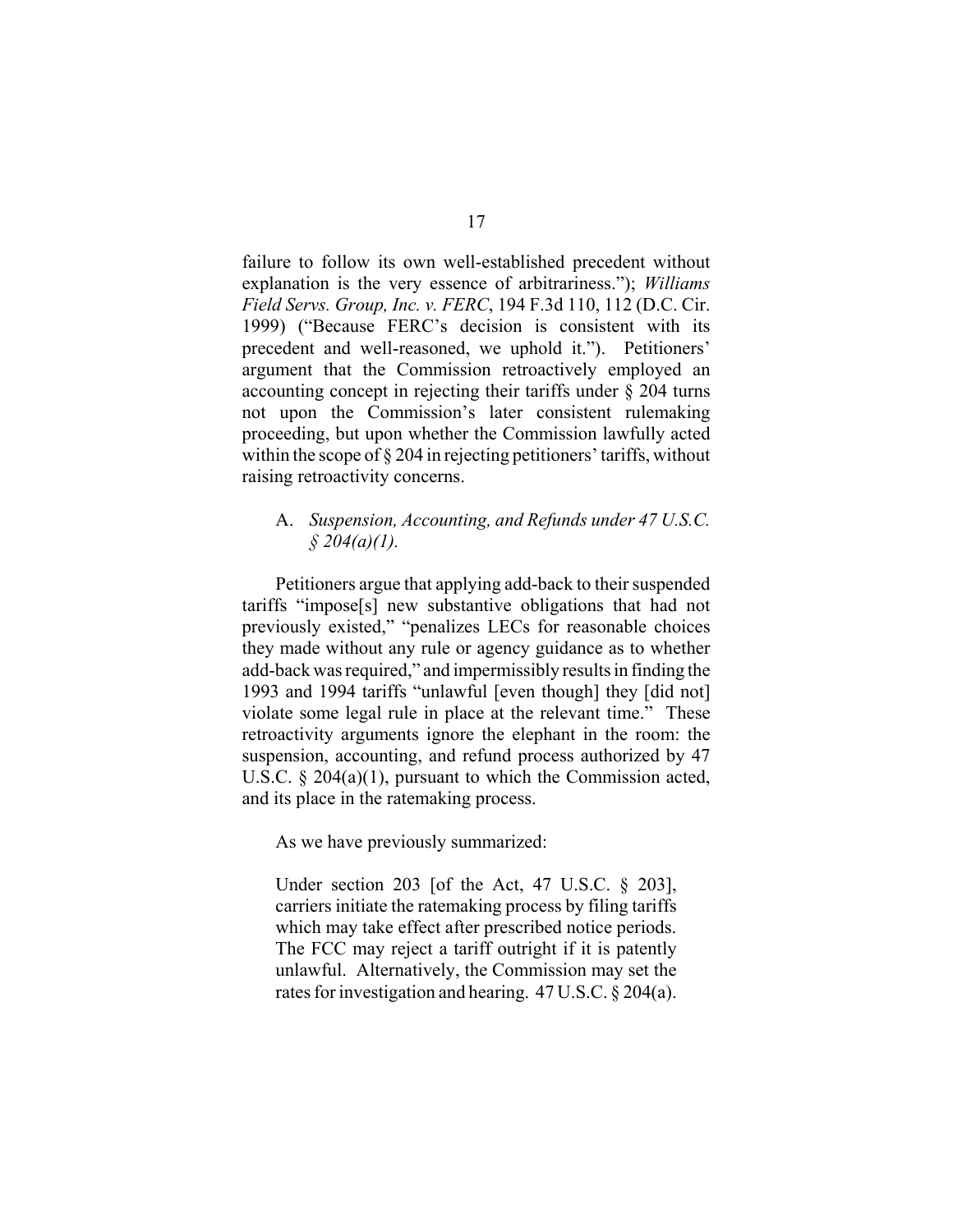In addition, the Commission may suspend the effective date of a filed tariff for a period of up to five months. After the five-month period has elapsed, the rates become effective, and a customer is obliged to pay at the designated rate. In the event the rates are later found unlawful, the Commission may require the carrier to effect a refund. 47 U.S.C. § 204(a).

*TRT Telecomm. Corp. v. FCC*, 857 F.2d 1535, 1538 (D.C. Cir. 1988) (citation and quotation marks omitted). If the Commission "fails to order a suspension," that failure "does not mean that the Commission cannot take action to correct an unreasonable rate." *Ill. Bell Tel. Co. v. FCC*, 966 F.2d 1478, 1481 (D.C. Cir. 1992). In "§ 205 Congress provided the mechanism for prospective relief from unreasonable rates." *Id.* at 1482. "In § 204," however, "it provided the mechanism for preventing an unreasonable rate from being filed, or at least from taking effect only subject to an accounting order and such further order as would be required. The one supposes prospective relief, the other the possibility of refund." *Id.*

Petitioners' retroactivity arguments ignore the reality that their 1993 and 1994 tariffs were suspended and subjected to an accounting order. Petitioners have been on notice, since the time those tariffs were filed, that the tariffs' lawfulness is in doubt and that they may not contain just and reasonable rates. "That a carrier is made subject to refunds, accompanied by liability for interest, is part of the price it pays for the flexibility in a scheme of carrier-initiated rates. The carrier retains the initiative to effect a rate increase, but it must account for its increased revenues if those rates are later found unlawful." *TRT Telecomm.*, 857 F.2d at 1553. This suspension process "is not unique, nor is it new." *Ill. Bell,* 966 F.2d at 1481-82 (noting that section 4 of the Natural Gas Act, ("NGA"), 15 U.S.C. § 717c, contains the same suspension and refund process, and that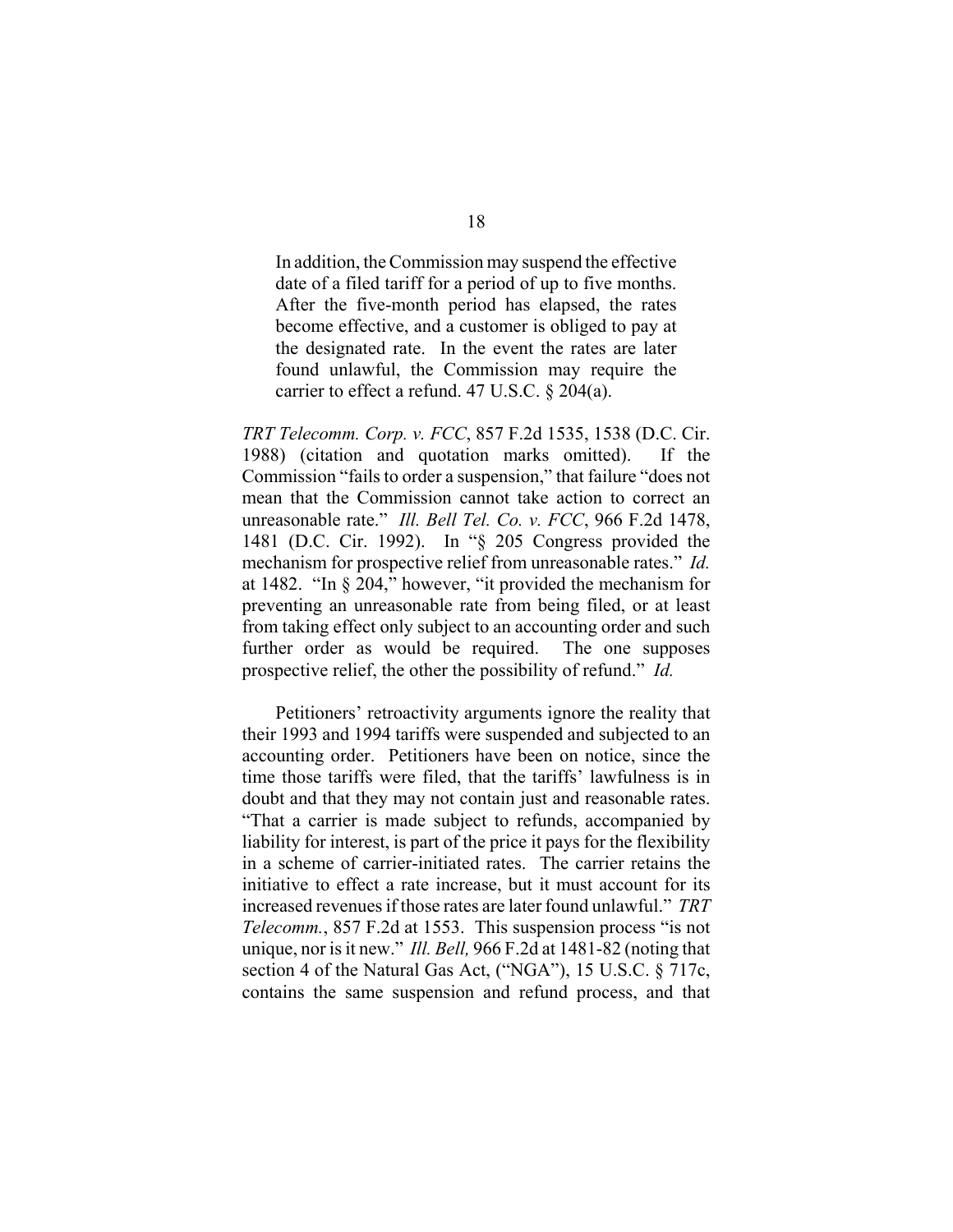section 5 of the NGA, 15 U.S.C. § 717d, like the Communications Act, authorizes prospective relief only absent suspension). And as we have explained with respect to the analogous suspension process under the NGA, suspension "changes what would be purely retroactive ratemaking into a functionally prospective process by placing the relevant audience on notice at the outset that the rates being promulgated are provisional only and subject to later revision." *Columbia Gas Transmission Corp. v. FERC*, 895 F.2d 791, 797 (D.C. Cir. 1990).

Petitioners offer two minimal responses to the fact that their tariffs were suspended under § 204—one in a footnote and one in their reply brief. Their footnote contends that "[t]o the extent the FCC's [*Tariff*] *Order* can be read to suggest that the agency has the right to create such new substantive rules in a section 204 proceeding, . . . such a rule would be unlawful because it would create the same unfair retroactive effects that the *Bell Atlantic* Court found that the 1995 *Add-Back* [*Rulemaking*] *Order* carefully avoided by applying the add-back rule only prospectively." Whatever petitioners mean by "substantive rule," petitioners cannot be right that the Commission may not suspend a tariff and then require, before accepting a revised tariff, that it comply with add-back, an accounting rule, in order to achieve a just and reasonable rate. We do not doubt that a "'failure to follow its own regulations" during a  $\S$  204 proceeding would be "'fatal to the deviant action.'" *Way of Life Television Network, Inc. v. FCC*, 593 F.2d 1356, 1359 (D.C. Cir. 1979) (quoting *Union of Concerned Scientists v. Atomic Energy Comm'n*, 499 F.2d 1069, 1082 (D.C. Cir. 1974)). But "[§] 204 grants the FCC 'quasi-legislative authority to evaluate a carrier's proposals for new or revised rates.'" *Global NAPs*, 247 F.3d at 259 (quoting *Hi-Tech Furnace Sys., Inc. v. FCC*, 224 F.3d 781, 786 (D.C. Cir. 2000)). Given that the Commission is exercising in these tariff suspension proceedings the same authority to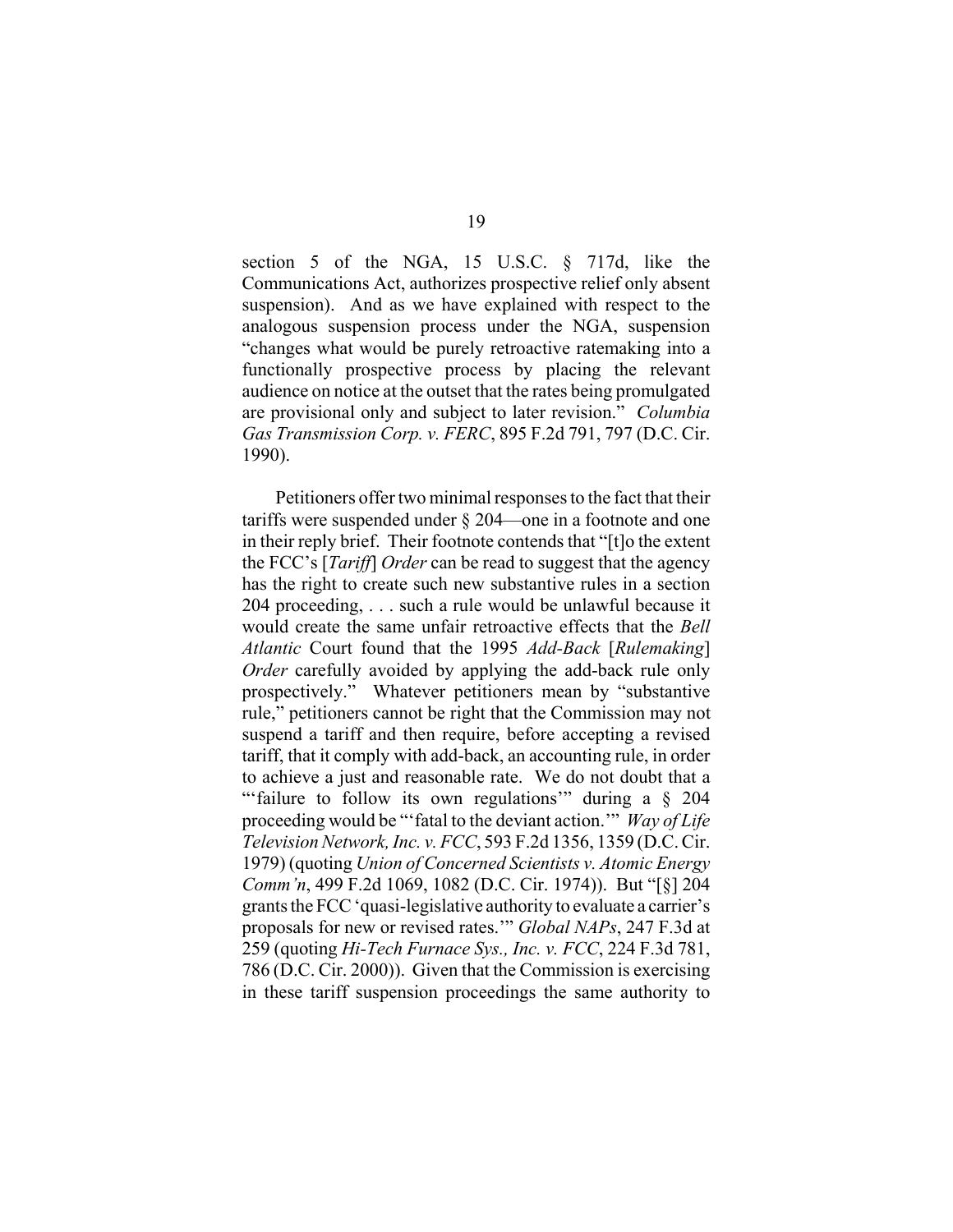evaluate whether petitioners had submitted "just and reasonable" charges that the Commission called upon in promulgating its add-back regulation, it cannot be that the FCC may not address, in determining what is a "just and reasonable" charge, various LECs having taken inconsistent positions on an unforeseen accounting issue. Rather, through these quasi-legislative proceedings, the Commission has lawfully determined that these suspended tariffs cannot be just and reasonable absent add-back, just as it did in the *Add-Back Rulemaking Order*. Petitioners alternatively contend that the FCC's order "expressly rejected" this understanding of  $\S$  204, but the record reveals otherwise.<sup>2</sup>

# B. *Applying Add-Back to the 1993 and 1994 Tariffs was Neither Arbitrary Nor Unreasonable.*

Petitioners argue that "in all events," the "absence of guidance from the FCC in the years preceding the issuance of the *Add-Back [Rulemaking] Order*" means that "it was entirely reasonable for carriers to decide not to use an add-back methodology." That is, even if the Commission's § 204 determination was not retroactive, it was arbitrary and unreasonable for the Commission to require add-back under its

<sup>2</sup> *See Tariff Order*, 19 F.C.C.R. at 14,957 ¶ 17 ("Section 204(a) explicitly authorizes the Commission to investigate the lawfulness of 'any new or revised charge, classification, regulation or practice' contained in a filed tariff. This broad grant of authority empowers the Commission to determine the reasonableness of applying add-back in the tariffs under investigation whether or not the Commission at the time the tariffs were filed had promulgated rules explicitly requiring add-back. A tariff investigation is a rulemaking of particular applicability under the Administrative Procedure Act and the Commission, in the exercise of its section 204 authority, routinely makes significant policy and methodological decisions based on the records developed in tariff investigations.") (footnotes and quotation marks omitted).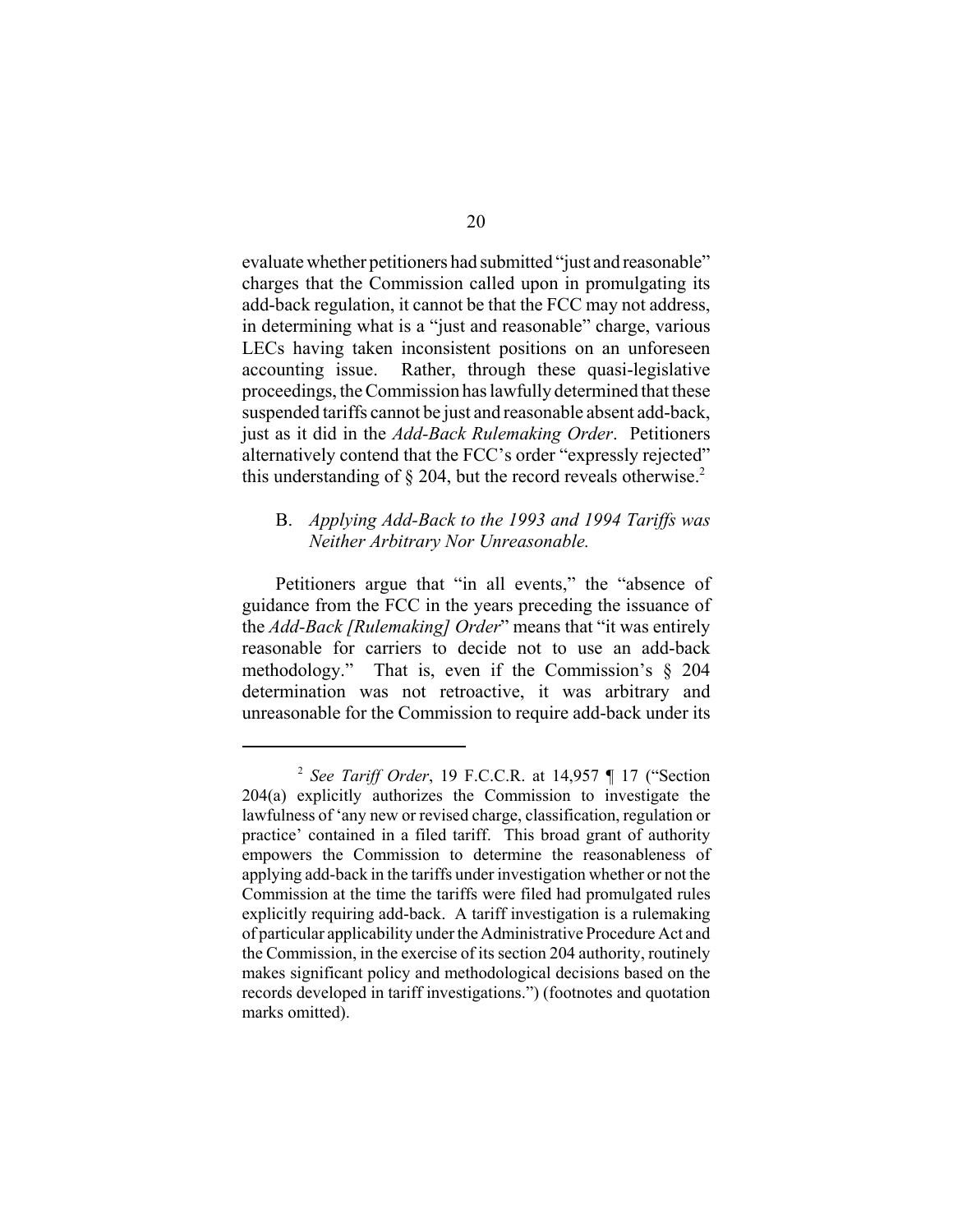authority to set "just and reasonable" rates, 47 U.S.C. §§ 201(b),  $204(a)(1)$ , "given the uncertainty that characterized the law at the time and the plausible arguments against using add-back." This argument need not detain us long. Petitioners' argument is not faithful to  $\S$ § 201 and 204. Section 204(a)(1) places the burden of proving that petitioners' revised charges are just and reasonable upon the LECs, and § 201 mandates that the FCC only accept charges that are just and reasonable. The Communications Act does not contemplate that any choices the LECs make will be immunized from  $\S$  204(a)(1) and deemed "just and reasonable" absent explicit guidance to the contrary from the FCC.

We fail to see how the FCC's determination on add-back was arbitrary. Given the conflicting uses of add-back by various LECs depending upon whether add-back would contribute to their financial well-being, the Commission sought to take a uniform, fair position on add-back, and reasonably chose the position most consistent with its price cap regime. *Bell Atl.*, 79 F.3d at 1206; *see Capital Network Sys., Inc. v. FCC*, 28 F.3d 201, 206 (D.C. Cir. 1994) ("Reviewing courts accord even greater deference to agency interpretations of agency rules than they do to agency interpretations of ambiguous statutory terms."). The Commission's treatment of similarly situated LECs in the same manner was not arbitrary and capricious. $3$ 

<sup>&</sup>lt;sup>3</sup> Perhaps recognizing that the suspension of their tariffs undermines their retroactivity arguments, petitioners also argue that the Commission's decision to suspend their tariffs was wrong in the first place because it conflicted, in their view, with the *LEC Price Cap Order.* Petitioners argue that under that order, "tariffs that comply with existing price-cap requirements (and thus fall within the 'bands' of lawful rates) are presumed to be just and reasonable and will not be suspended under section 204." We do not have jurisdiction to address this "no-suspension zone" challenge, however, because it was not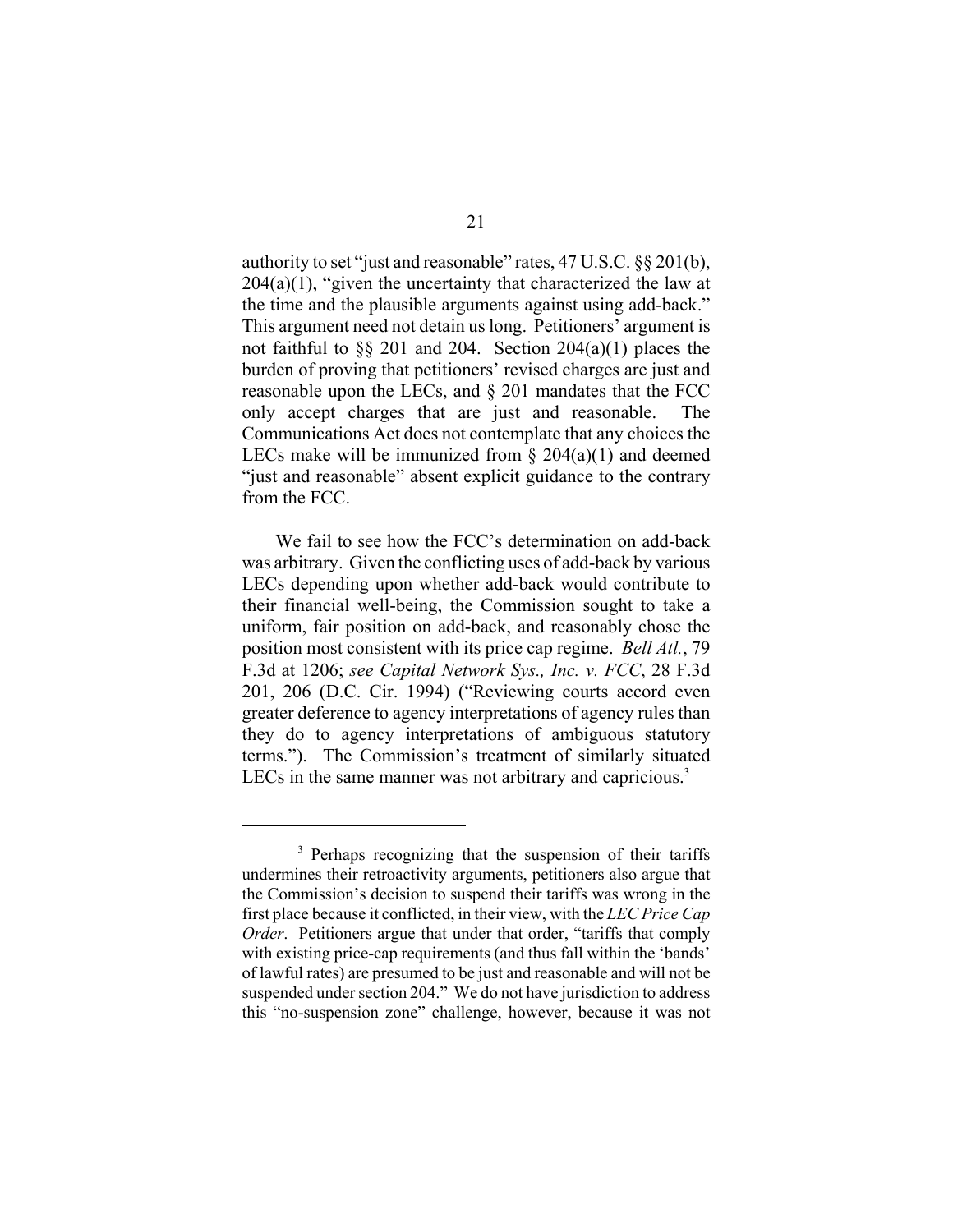#### **IV.**

Finally, petitioners make a series of arguments claiming that it was inequitable for the Commission "to require refunds." As we have noted, the order petitioners have sought review of, and the order we have jurisdiction to review, is a liability order. It reaches a final determination that petitioners' 1993 and 1994 tariffs did not contain just and reasonable rates because they failed to utilize add-back. It does not, however, resolve the refund issue. The *Tariff Order* only orders the parties to "RECALCULATE their 1992 and 1993 earnings making such an adjustment in compliance with this order, DETERMINE any applicable sharing or lower formula adjustment . . . , COMPUTE the amount of any resulting access rate decrease, and SUBMIT PLANS for implementing *any* resulting refunds . . . ." *Tariff Order*, 19 F.C.C.R. at 14,963 ¶ 34 (emphasis added). The Commission has advised us that after the record and briefing were filed in this case, the Commission's staff, acting pursuant to delegated authority, approved refund plans submitted by BellSouth and Verizon. *See 1993 Annual Access Tariff Findings; 1994 Annual Access Tariff Findings*, \_\_ F.C.C.R. \_\_, 2005 WL 1661860 (Pricing Policy Division 2005). BellSouth has sought Commission review of that decision, explaining in its application for review that it "seeks Commission review . . . in order to ensure that the Commission's refund decision will be subject to judicial review if the D.C. Circuit concludes that review is not available until the Commission issues an order specifying the precise amount that BellSouth must pay in refunds." *See Int'l Telecard Ass'n v. FCC*, 166 F.3d 387, 388 (D.C. Cir. 1999) ("'[t]he filing of an application for review [by the full Commission] shall be a condition precedent to judicial

<sup>&</sup>quot;raised . . . with sufficient clarity before the FCC." *Am. Family Ass'n, Inc. v. FCC*, 365 F.3d 1156, 1166 (D.C. Cir. 2004) (citing 47 U.S.C. § 405(a); *AT&T Corp. v. FCC*, 317 F.3d 227, 235 (D.C. Cir. 2003)).